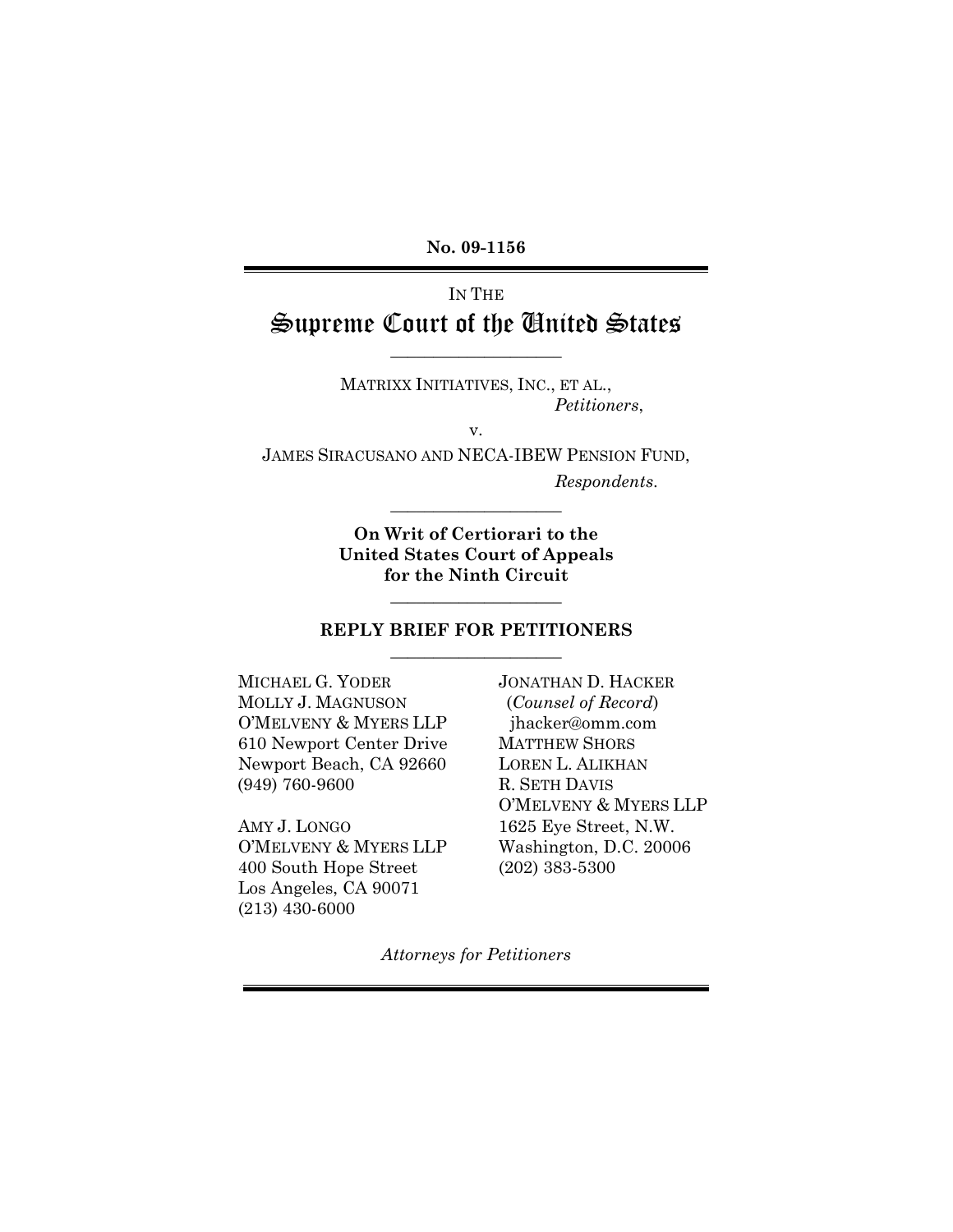# **TABLE OF CONTENTS**

|                                                                                                        | Page |
|--------------------------------------------------------------------------------------------------------|------|
|                                                                                                        |      |
| REPLY BRIEF FOR PETITIONERS 1                                                                          |      |
| RESPONDENTS' COMPLAINT FAILS TO<br>L.<br>PLEAD FACTS ESTABLISHING THAT<br>PETITIONERS OMITTED MATERIAL |      |
| A. Materiality Is Routinely Adjudicated At<br>The Pleading Stage When The Facts Al-                    |      |
| B. "Practical Importance" Is Not A Substi-                                                             |      |
| C. The Materiality Standard Must Facili-                                                               |      |
| D. Respondents' Complaint Does Not<br>Plead Other Facts Sufficient To Estab-                           |      |
| II. RESPONDENTS' ALLEGATIONS DO<br>NOT CREATE A STRONG INFERENCE                                       |      |
|                                                                                                        |      |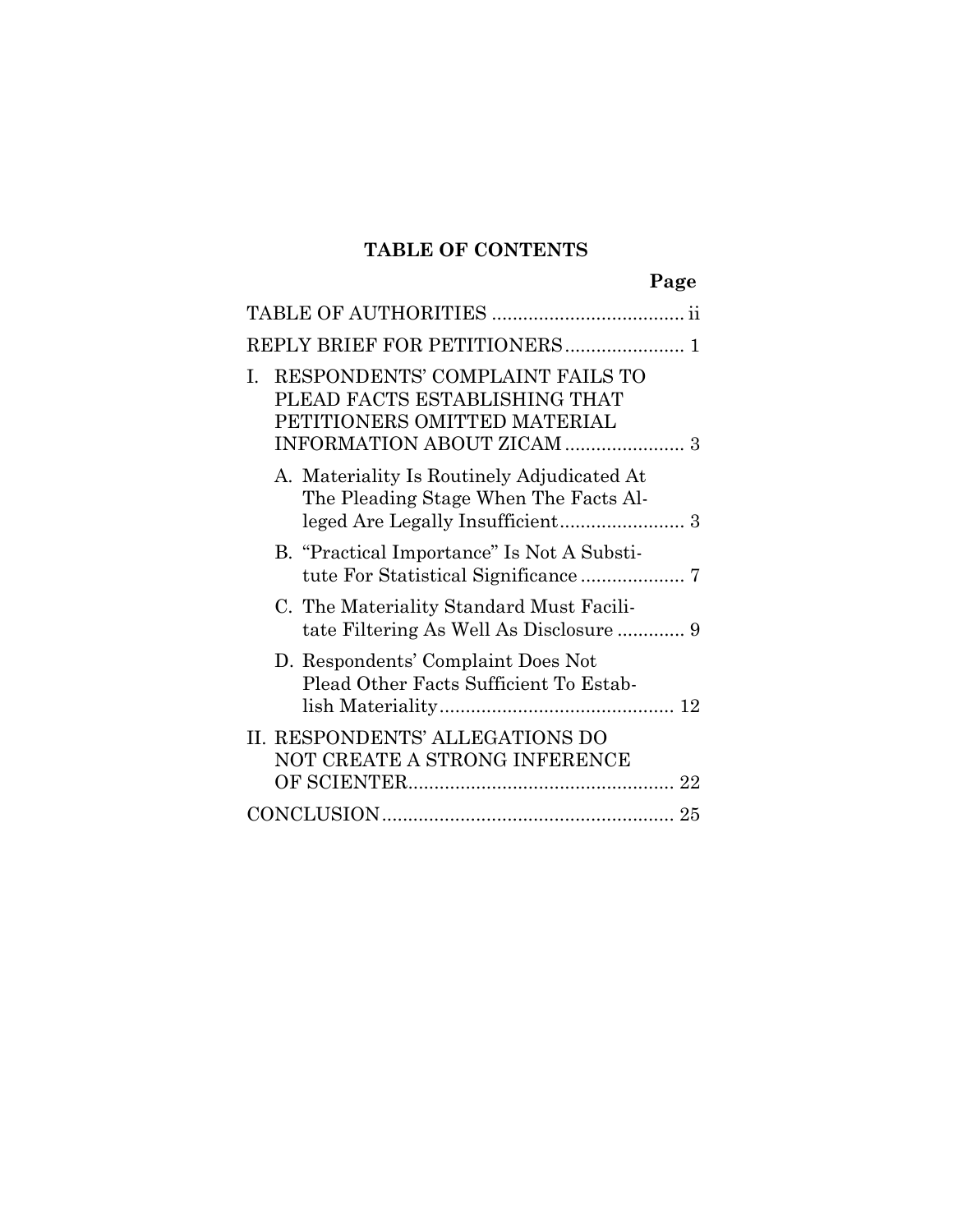## **TABLE OF AUTHORITIES**

# **Cases**

| <b>Cases</b>                                                                |
|-----------------------------------------------------------------------------|
| Ashcroft v. Iqbal,                                                          |
| Assoc. Gen. Contractors, Inc. v. Cal. State<br>Council of Carpenters,       |
| Basic Inc. v. Levinson,                                                     |
| Detroit Gen. Ret. Sys. v. Medtronic, Inc.,                                  |
| ECA & Local 134 IBEW Joint Pension Trust<br>of Chi. v. JP Morgan Chase Co., |
| Epstein v. Wash. Energy Co.,<br>83 F.3d 1136 (9th Cir. 1996)  15            |
| Gordon v. Wawa, Inc.,                                                       |
| Greenhouse v. MCG Capital Corp.,                                            |
| Hendrix v. Evenflo Co.,<br>609 F.3d 1183 (11th Cir. 2010)  19               |
| Higginbotham v. Baxter Int'l, Inc.,                                         |
| In re AMDOCS Ltd. Sec. Litig.,                                              |
| In re Carter-Wallace, Inc. Sec. Litig.,                                     |

ii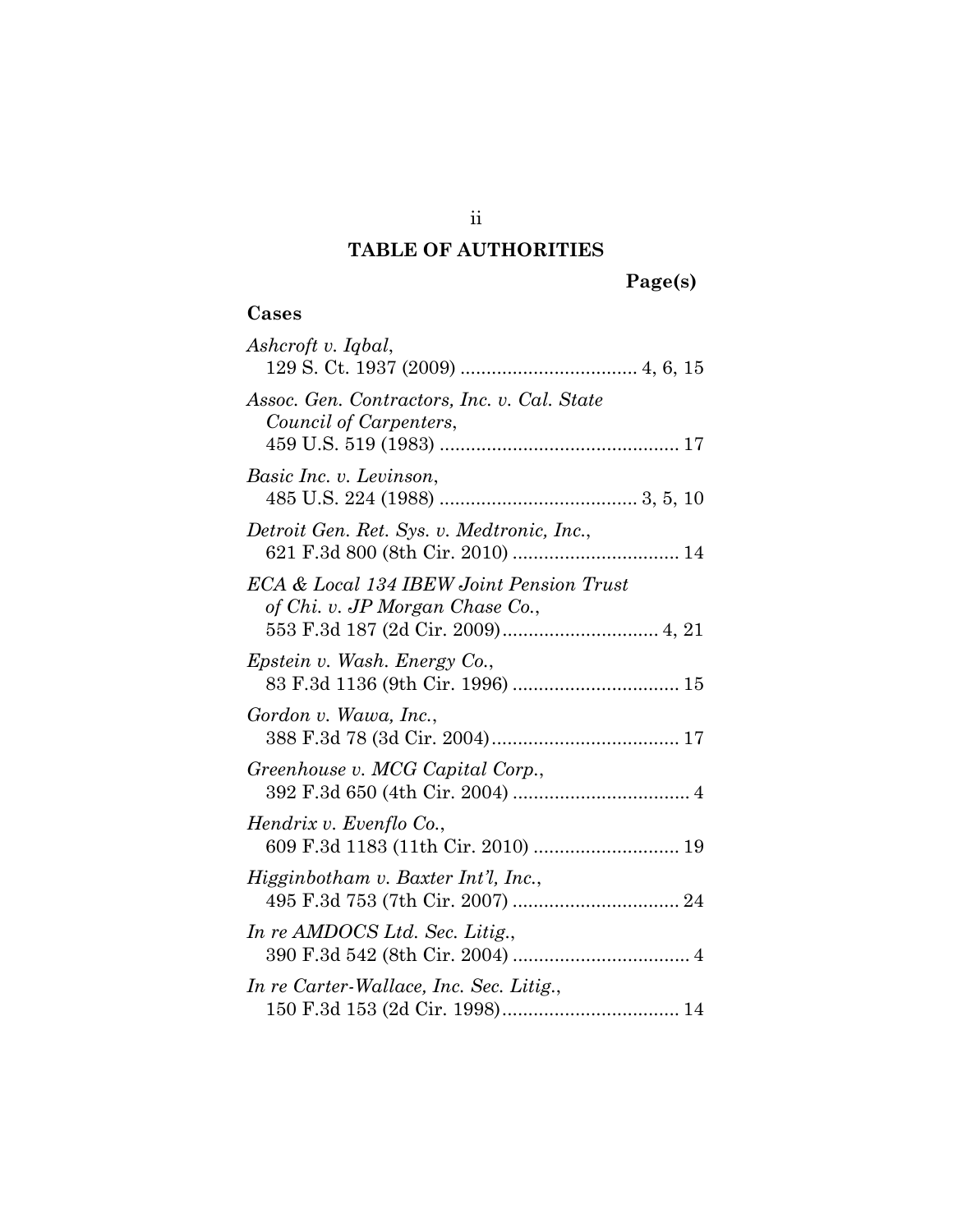iii

| In re Rockefeller Ctr. Props., Inc. Sec. Litig.,                                      |
|---------------------------------------------------------------------------------------|
| Jackvony v. RIHT Fin. Corp.,                                                          |
| Kapps v. Torch Offshore, Inc.,                                                        |
| Koncelik v. Savient Pharms., Inc.,<br>2010 WL 3910307 (S.D.N.Y. Sept. 29,             |
| McClain v. Metabolife Int'l, Inc.,                                                    |
| N.J. Carpenters Pension & Annuity Funds<br>v. Biogen IDEC Inc.,                       |
| Newcal Indus., Inc. v. Ikon Office Solution,                                          |
| Oran v. Stafford,                                                                     |
| P&G Co. v. Amway Corp.,                                                               |
| Pennsylvania ex rel. Zimmerman v. PepsiCo,<br>Inc.,<br>836 F.2d 173 (3d Cir. 1988) 16 |
| Pugh v. Tribune Co.,                                                                  |
| Robinson v. McNeil Consumer Healthcare,                                               |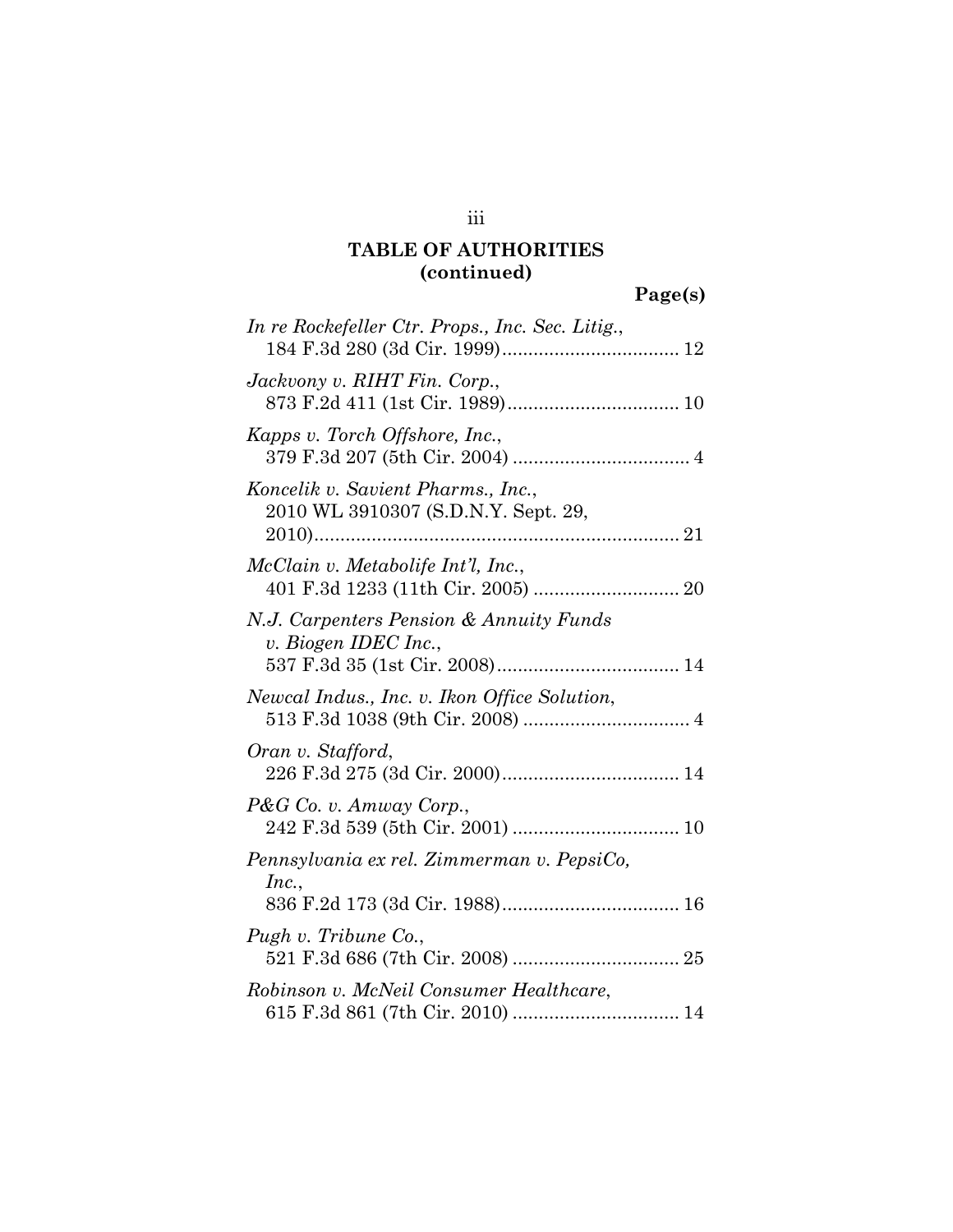| ا ده ۱<br>n |  |
|-------------|--|
|             |  |

| Shandong Yinguang Chem. Indus. Joint                         |
|--------------------------------------------------------------|
| Stock Co. v. Potter,                                         |
| Tamraz v. Lincoln Elec. Co.,                                 |
| Taylor v. First Union Corp. of S.C.,                         |
| Tellabs, Inc. v. Makor Issues & Rights, Ltd.,                |
| Travelers Cas. & Sur. Co. of Am. v. Pac. Gas<br>& Elec. Co., |
| TSC Indus., Inc. v. Northway, Inc.,                          |
| Turner v. Iowa Fire Equip. Co.,                              |
| U.S. ex rel. Marcy v. Rowan Cos.,                            |
| U.S. ex rel. Wilson v. Kellogg Brown & Root,<br>Inc.,        |
| <b>Statutes</b>                                              |
|                                                              |
| Regulations                                                  |
| Regulation S-K, 17 C.F.R. § 229.103 21                       |

iv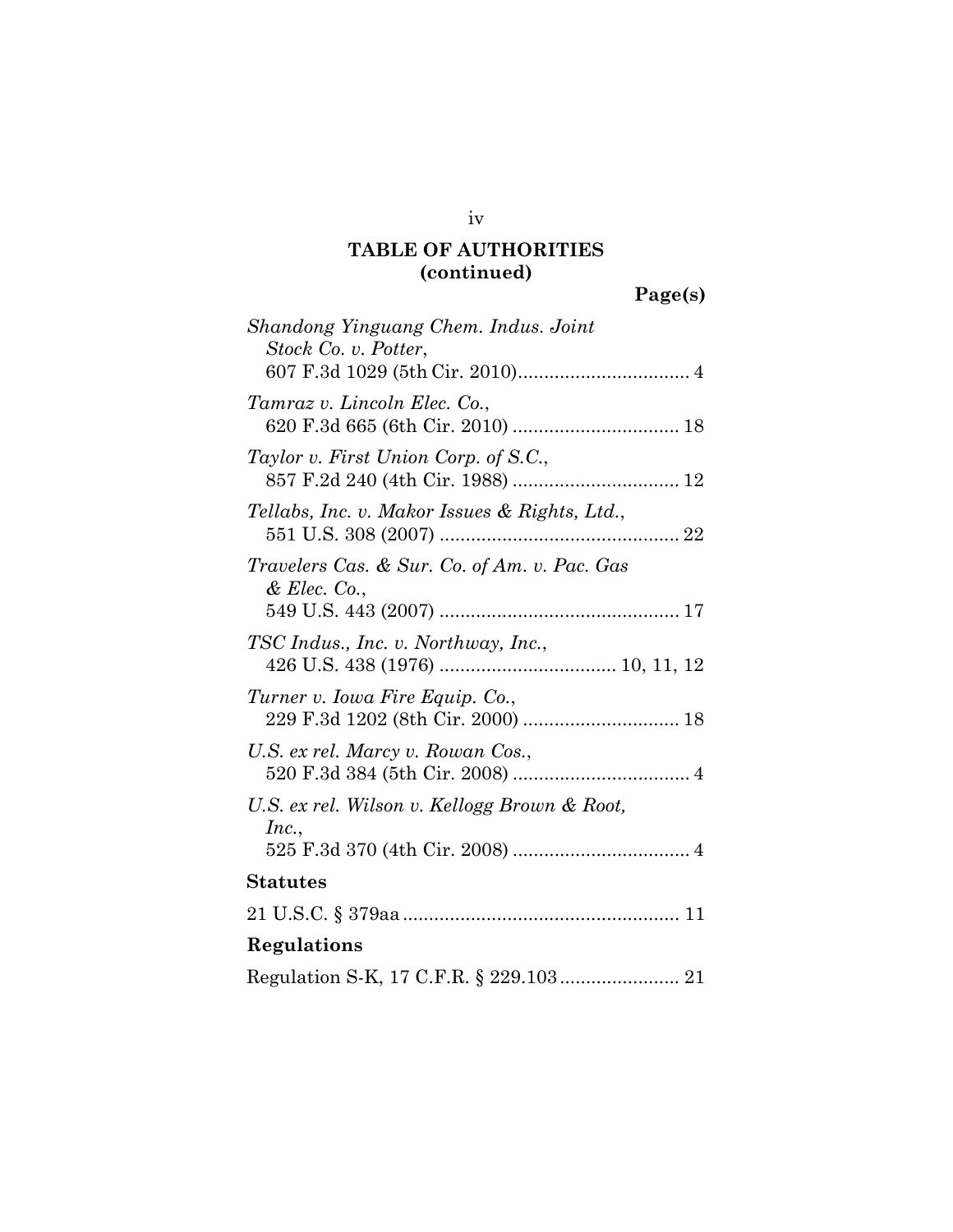### **Rules**

| <b>Other Authorities</b>                                                                                                                                  |
|-----------------------------------------------------------------------------------------------------------------------------------------------------------|
| FDA, Center for Drug Evaluation and<br>Research, Guidance for Industry: Good<br>Pharmacovigilance Practices and<br>Pharmacoepidemiologic Assessment (Mar. |
| FDA, The Clinical Impact of Adverse Event                                                                                                                 |
| Bernard D. Goldstein & Mary Sue Henifin,<br>Reference Guide on Toxicology, in Federal<br>Judicial Center, Reference Manual on                             |
| Michael D. Green, Science Is to Law as the<br>Burden of Proof is to Significance Testing,                                                                 |
| Michael D. Green et al., Reference Guide on<br>Epidemiology, in Federal Judicial Center,<br>Reference Manual on Scientific Evidence                       |
| Mary Sue Henifin et al., Reference Guide on<br>Medical Testimony, in Federal Judicial<br>Center, Reference Manual on Scientific                           |

v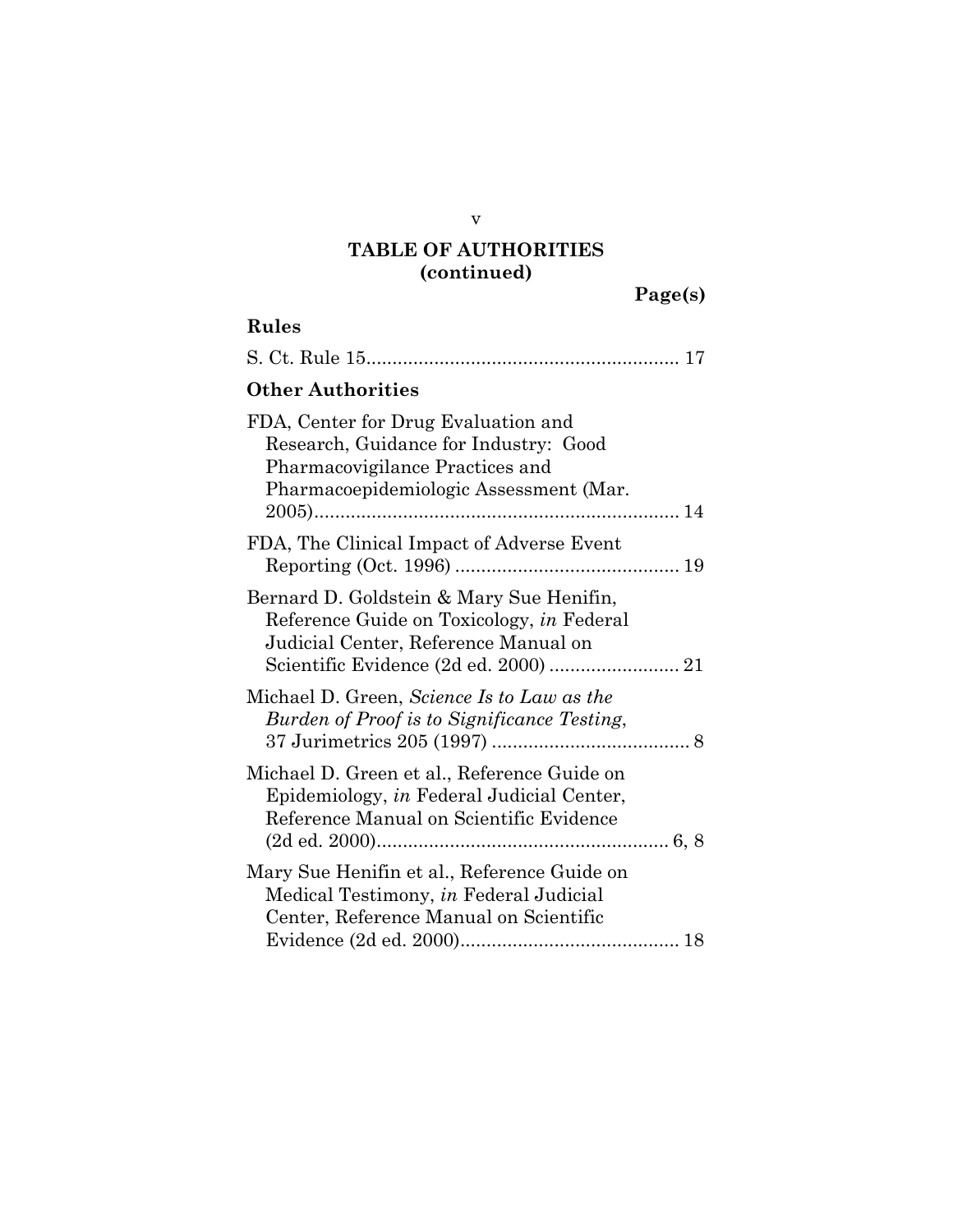**Page(s)** 

| David H. Kaye & David A. Freedman,        |  |
|-------------------------------------------|--|
| Reference Guide on Statistics, in Federal |  |
| Judicial Center, Reference Manual on      |  |
| Scientific Evidence                       |  |
|                                           |  |
| Michael Tal & Marshall Devor, Anatomy &   |  |
| Neurophysiology of Orofacial Pain, in     |  |
| Orofacial Pain & Headache (Yair Sharav &  |  |
|                                           |  |

vi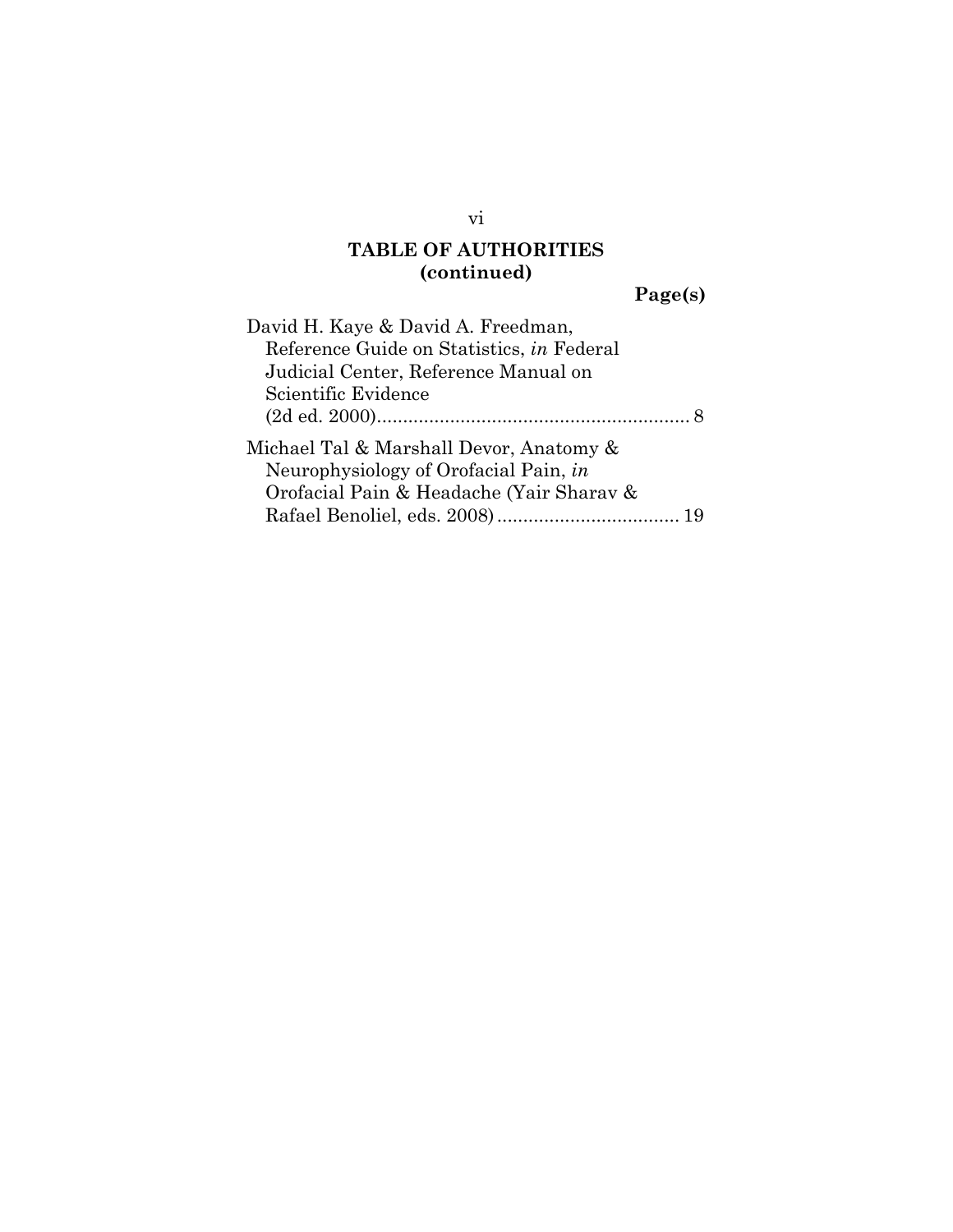#### **REPLY BRIEF FOR PETITIONERS**

It should hardly be controversial that uncorroborated, anecdotal hearsay reports of adverse health events following use of a popular non-prescription drug product do not themselves tell a reasonable investor anything useful about whether to invest in the drug company. But respondents and their amici insist that all such reports—even *one* such report must be disclosed to investors, because *any* information that "simply suggest[s]" a possible link between a drug and some adverse effect is information *someone* might act on, and thus is information an investor would want to have. U.S. Br. 8.

That argument fundamentally misconceives the materiality standard. It is not a "day trader looking for an edge" standard, requiring companies to disclose anything simply because *some* investors want to know everything. According to the Solicitor General, an investor might even want to know about misleading, unreliable, or even outright false information about a company's product because such information could affect the conduct of ill-informed or irrational consumers and other actors. Human behavior certainly can be driven by rumor and innuendo, as anyone with an e-mail account knows. But materiality under the securities laws has never been based on what ignorant or paranoid people might do with unreliable or inaccurate information. Materiality turns instead on the significance of accurate, reliable information to a *hypothetical*, *reasonable* investor.

In this case, the handful of adverse event reports ("AERs") Matrixx Initiatives, Inc. ("Matrixx") alleg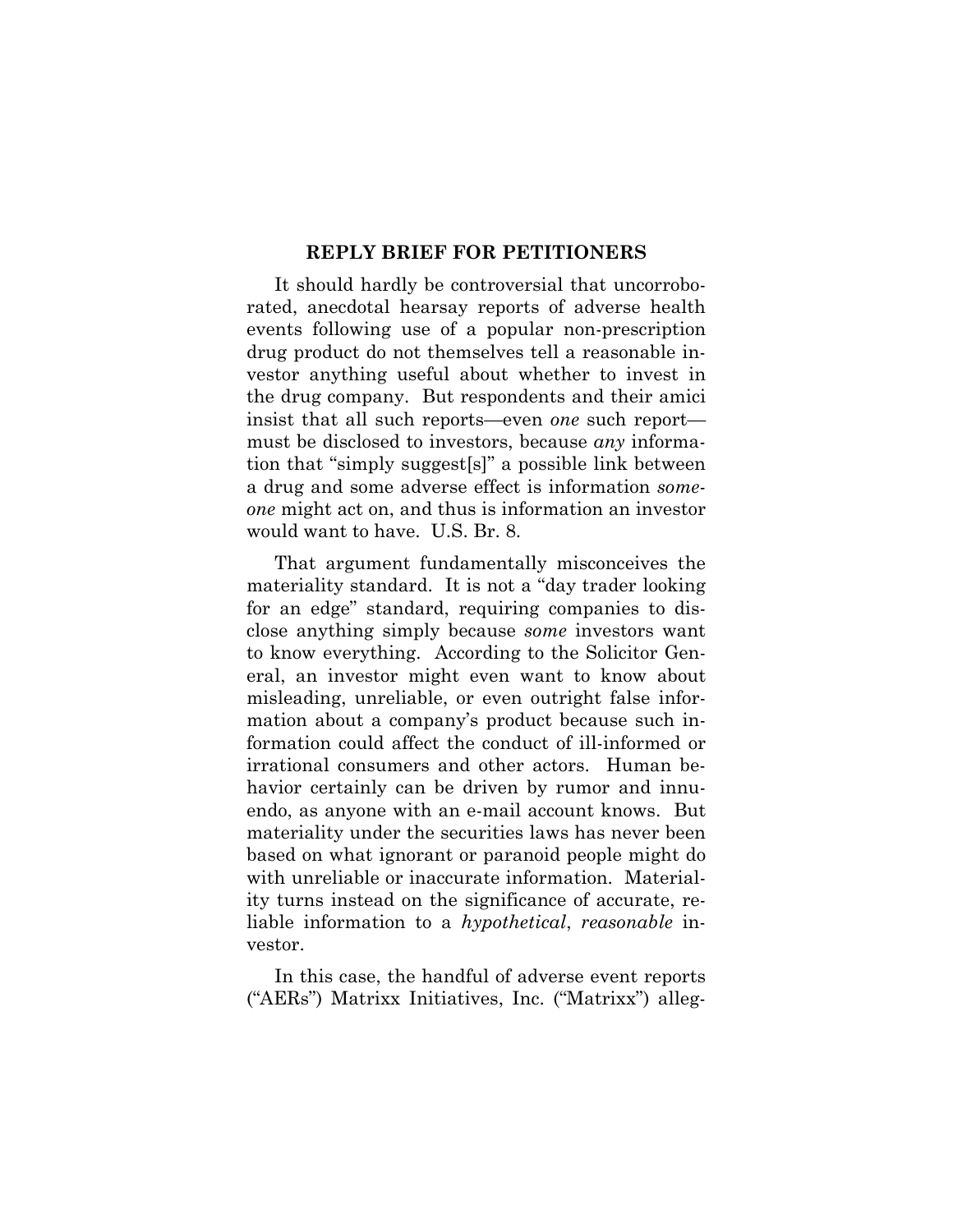edly received before February 6, 2004—12-23 uncorroborated hearsay reports, over a four-year period, out of millions of units sold—did not convey any reliable information about whether Matrixx's product Zicam was causally connected to the reported event, anosmia. If Matrixx was required to disclose those few reports as material information, then materiality has no objective meaning at all, and companies will have no intelligible standard to guide their disclosure determinations. Nor can the mere existence of such reports suffice to establish that petitioners acted with the requisite scienter, i.e., that they knew they were withholding information they were required to disclose.

Respondents defended their complaint below, and in opposing certiorari, on the ground that the few AERs they identified in their complaint were, *in and of themselves*, material information that petitioners knew they were required to disclose to investors. Respondents repeat that flawed argument here, but they also try a different tack, essentially rewriting their complaint to cite various *additional* facts about Zicam that they now say suffice to establish an inference of anosmia causation reliable enough that it should have been disclosed. That argument fails as well: not only are respondents constrained by the allegations they pled, but the facts they now add most prominently, a 1982 study of the "olfactory mucosa of catfish" (RB7)—still fail to establish any reliable basis for inferring a causal relationship that petitioners should have disclosed.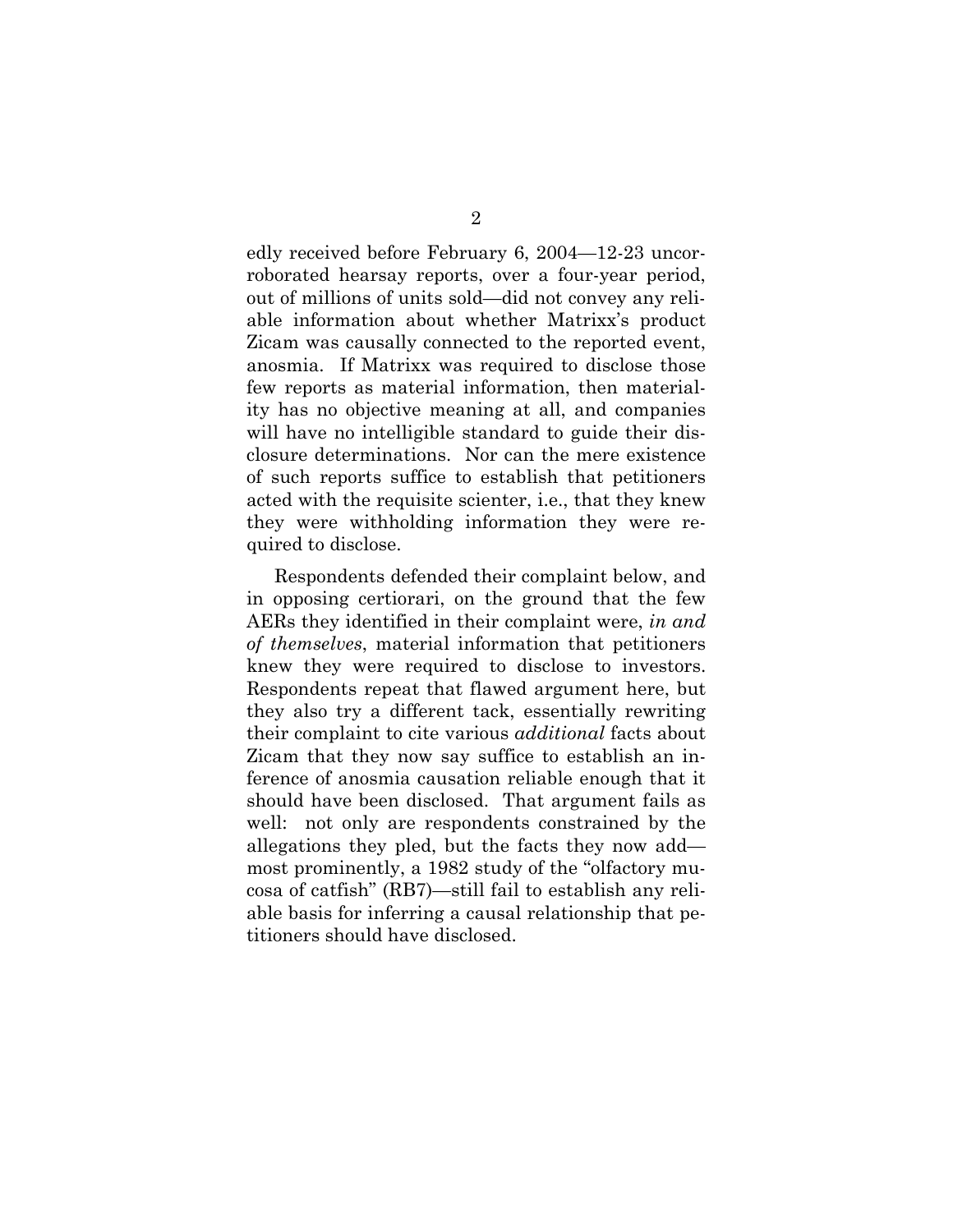### **I. RESPONDENTS' COMPLAINT FAILS TO PLEAD FACTS ESTABLISHING THAT PE-TITIONERS OMITTED MATERIAL INFOR-MATION ABOUT ZICAM**

Respondents and their amici advance essentially four reasons the complaint adequately pleads materiality:

- Materiality under *Basic Inc. v. Levinson*, 485 U.S. 224 (1988), is a fact-intensive element that cannot be determined at the pleading stage.
- "Practical importance," rather than statistical significance, should be the standard for determining when AERs must be disclosed.
- Investors care about virtually any information concerning a product, not just scientifically reliable information.
- There is evidence in addition to the AERs establishing a causal link between Zicam and anosmia.

Those arguments are meritless.

### **A. Materiality Is Routinely Adjudicated At The Pleading Stage When The Facts Alleged Are Legally Insufficient**

Respondents contend that because materiality is a "totality of the circumstances" inquiry, it is unsuitable for adjudication at the pleading stage. RB25-26; *see* U.S. Br. 28. Respondents also argue that dismissal of their complaint would require adoption of an impermissible "bright line rule." RB41, 54. Neither contention is correct.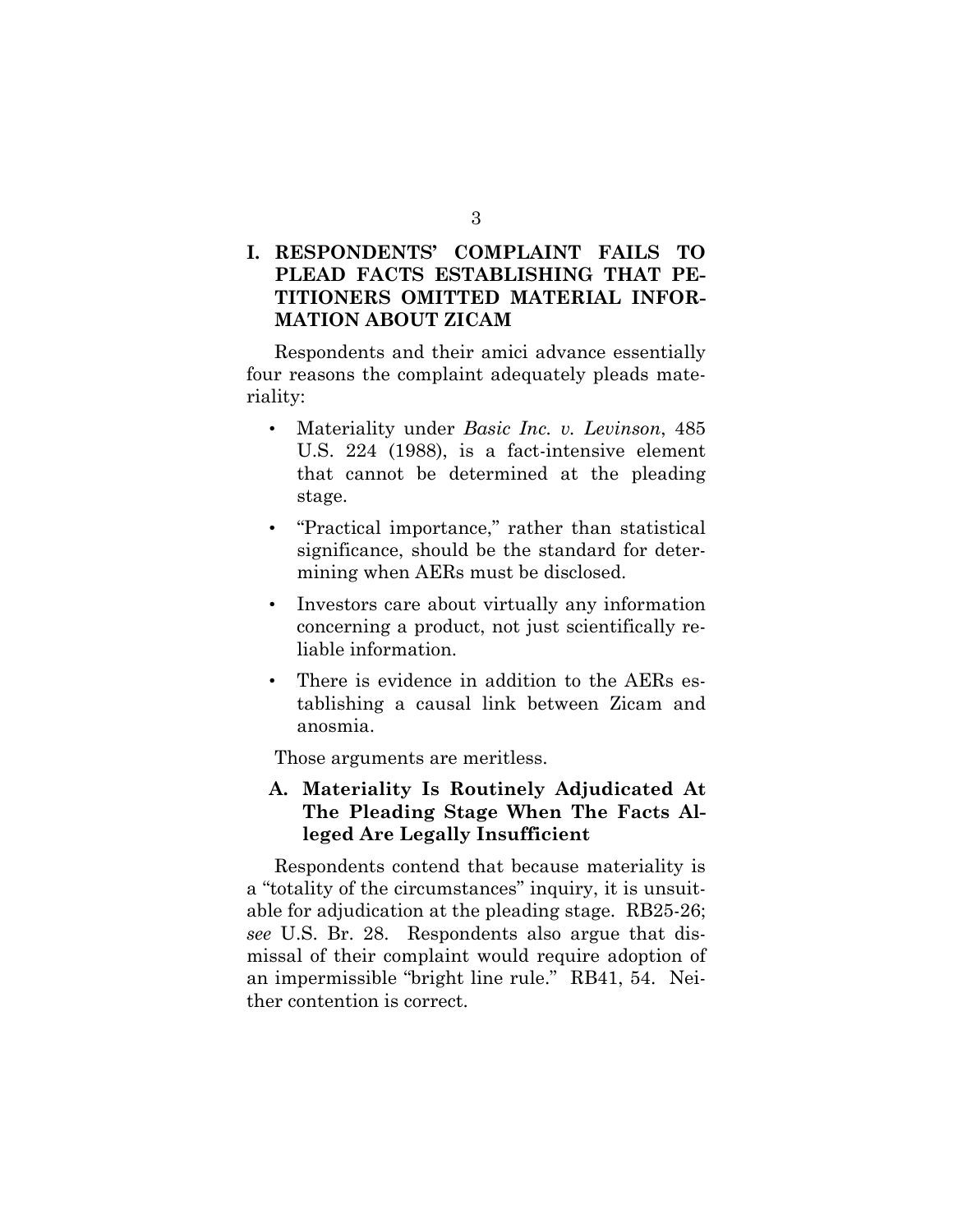1. As a general matter, while materiality in all fraud contexts is a factual matter, "[n]o shortage of cases … make clear that materiality may be resolved by a court as a matter of law." *Greenhouse v. MCG Capital Corp.*, 392 F.3d 650, 657 (4th Cir. 2004); *see, e.g.*, *Shandong Yinguang Chem. Indus. Joint Stock Co. v. Potter*, 607 F.3d 1029, 1033 (5th Cir. 2010); *ECA & Local 134 IBEW Joint Pension Trust of Chi. v. JP Morgan Chase Co.*, 553 F.3d 187, 205-06 (2d Cir. 2009); *U.S. ex rel. Wilson v. Kellogg Brown & Root, Inc.*, 525 F.3d 370, 376, 378 (4th Cir. 2008); *U.S. ex rel. Marcy v. Rowan Cos.*, 520 F.3d 384, 389- 90 (5th Cir. 2008); *Newcal Indus., Inc. v. Ikon Office Solution*, 513 F.3d 1038, 1053 (9th Cir. 2008); *In re AMDOCS Ltd. Sec. Litig.*, 390 F.3d 542, 548 (8th Cir. 2004); *Kapps v. Torch Offshore, Inc.*, 379 F.3d 207, 216 (5th Cir. 2004). If the facts alleged, found to be true by the factfinder, would not suffice to permit a legally sustainable finding of materiality, then the complaint must be dismissed. *See Ashcroft v. Iqbal*, 129 S. Ct. 1937, 1949-50 (2009).

Respondents thus cannot salvage their complaint by pointing to its pleading-stage status. The complaint fails as a matter of law because it does not identify information upon which a reasonable investor would rely in making investment decisions.

2. Nor does *Basic* prohibit courts from treating raw AERs as generally immaterial absent statistical significance. Courts applying *Basic* have not hesitated to identify categories of information considered immaterial as a matter of law. *See* SIFMA/Chamber Br. 14. The *Basic* Court rejected the bright-line rule proposed *in that case*—not *all* rules or intelligible standards. The rule in *Basic* would have determined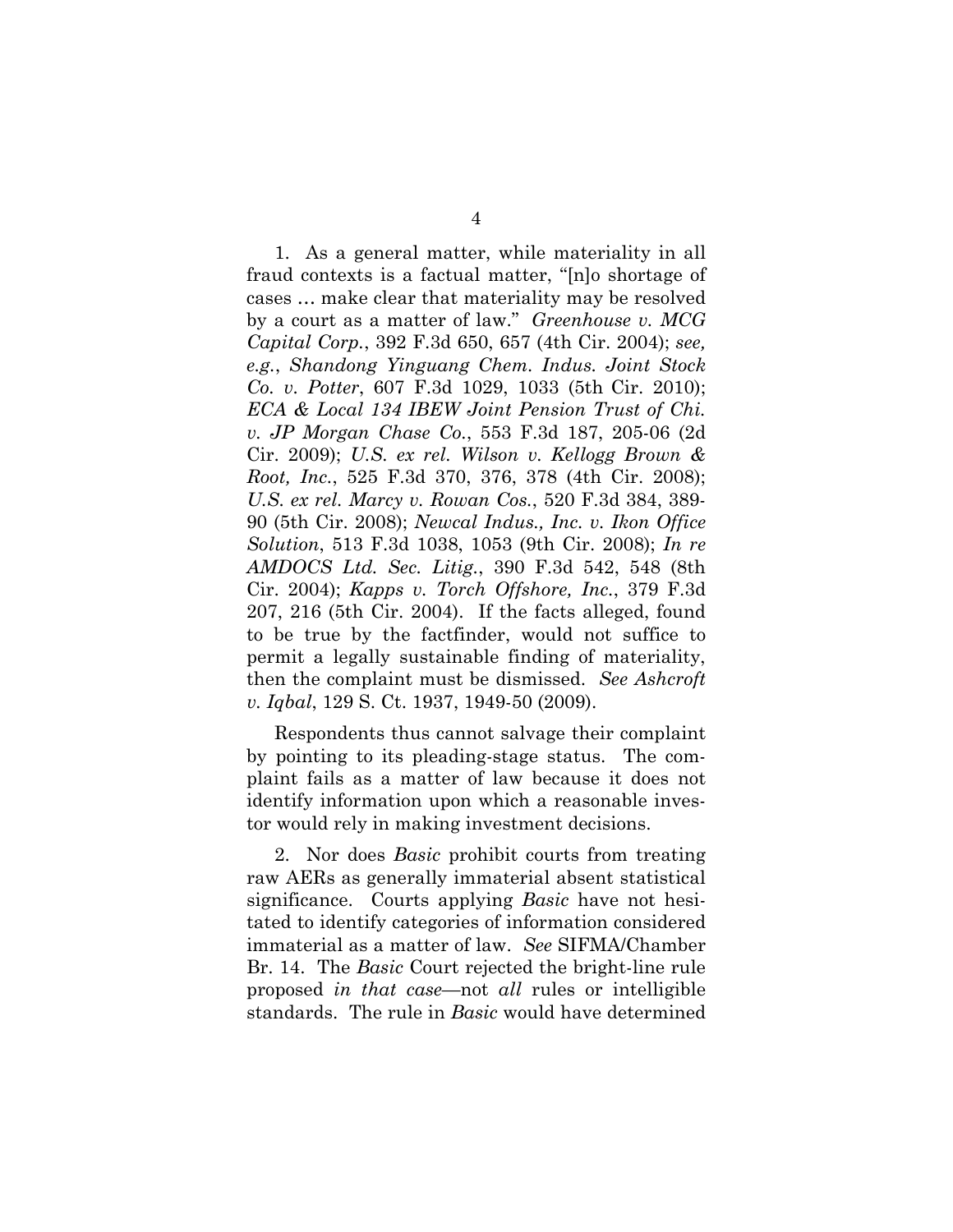the materiality of information about potential mergers according to the artificial and subjective question—easily manipulated after the fact—whether an "agreement in principle" had been reached. 485 U.S. at 233-36. By contrast, the standard of statistical significance is objective, cannot be manipulated by company executives, and represents an intelligible standard for determining when AERs provide material information.1

Matrixx does not seek "a bright-line rule requiring statistical significance for *any* allegation of a failure to disclose information about adverse drug effects to be material under the securities laws." RB21. The point is not that "facts about adverse drug effects are *per se* immaterial absent statistically significant data." U.S. Br. 25. It is, rather, that *AERs themselves* are unreliable indicators of a causal link between the drug and the reported effect, and thus *AERs themselves* are immaterial unless they reveal a statistically significant difference between the rate of reported incidents and the background rate for the relevant population. PB16, 42- 44. It is true that *other* information can establish a

<sup>1</sup> Noting that materiality applies both to omissions and misrepresentations, the Solicitor General suggests that applying a statistical-significance standard to AER data would permit a company to falsely deny the existence of "credible" information concerning adverse events "associated with use of its drug." U.S. Br. 24-25. Not so. If the company has knowledge of a "credible" basis for inferring that the drug is actually associated with the adverse event, then it cannot falsely deny the existence of that information. But uncorroborated, anecdotal incident reports are *not* a credible basis for inferring an association.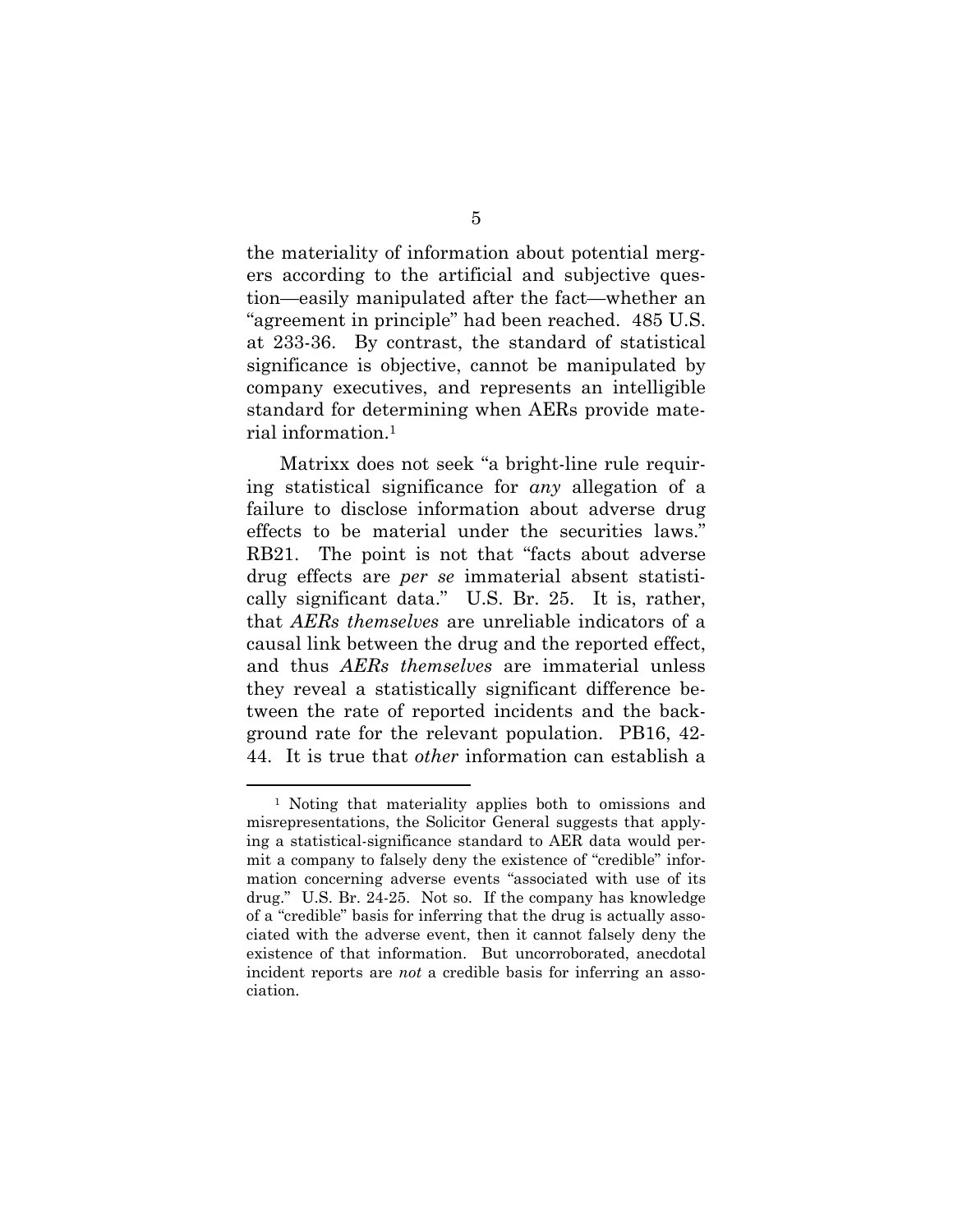scientifically reliable inference of causation. PB 44 n.22; PhRMA/BIO Br. 22. But if securities-fraud plaintiffs want to pursue a case based on the proposition that a drug company withheld information meaningfully indicating a problem with a drug, they must plead all the facts necessary to establish that proposition. *See Iqbal*, 129 S. Ct. at 1949-50. This is not such a case, as explained below, *infra* at 12-22.

3. Respondents argue that a statisticalsignificance standard would diminish the prospect for recovery on valid claims by making it too difficult to plead a claim based on AERs. RB54. But as just explained, the procedural posture in this case is irrelevant: if a handful of AERs out of millions of products purchased would be legally insufficient to permit recovery, then alleging that number of AERs is insufficient at the pleading stage.

In any event, commissioning an epidemiological study (U.S. Br. 23) is not required at the pleading stage. For example, one can draw a reasonable inference about the number of users of a product from SEC filings. PB46. Medical treatises and articles typically will identify the background rate of a health condition. Although ethical issues may complicate randomized studies of adverse health effects (*see* Medical Researchers Br. 11), observational studies are a well-recognized alternative that can be performed using adverse event data. *See* Michael D. Green et al., Reference Guide on Epidemiology, *in* Federal Judicial Center, Reference Manual on Scientific Evidence ("FJC Manual") 339-45 (2d ed. 2000); BayBio Br. 13-14.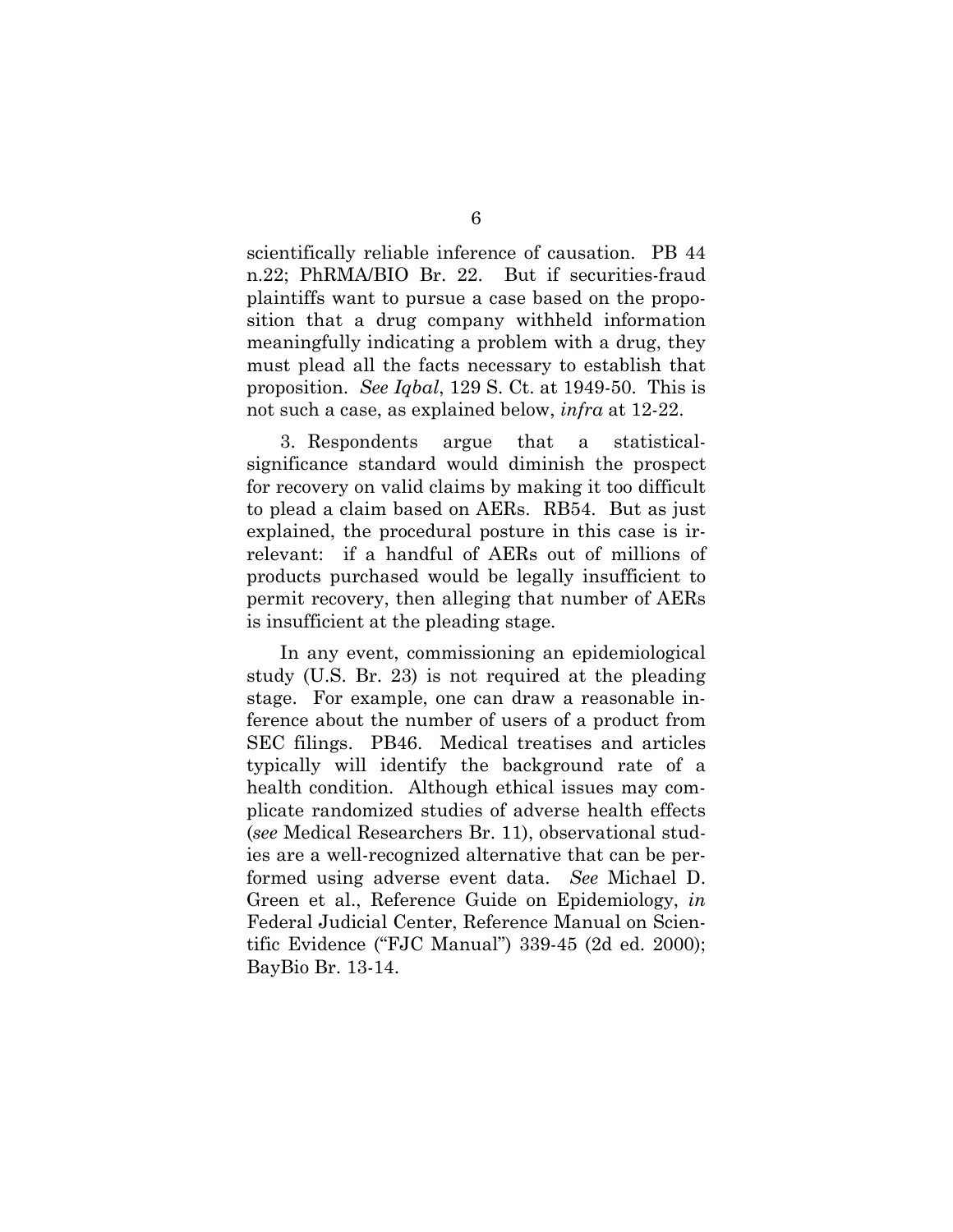To be sure, in some situations the relative rarity of certain adverse effects and the difficulty of collecting large samples of AER data might make proper statistical-significance analysis "an exercise in futility." Statistics Experts Br. 19-21. But if AER data are insufficient to support a reliable inference of causation, it does not follow that plaintiffs should be allowed to plead materiality based on a handful of uncorroborated, anecdotal incident reports. It simply means that in some cases securities-fraud plaintiffs will need other information to make out a plausible claim that the company knowingly withheld reliable information that its product causes a serious adverse event. If plaintiffs cannot plead (on information and belief) facts necessary to establish that essential proposition, the correct response is to *dismiss their case*—not to find ways to permit them to proceed without an adequate factual basis.

#### **B. "Practical Importance" Is Not A Substitute For Statistical Significance**

Respondents suggest that "practical importance," rather than statistical significance, should govern materiality determinations. RB38-41; *see* U.S. Br. 13. The argument at least concedes that some objective standard is required, and that materiality is not the one-way disclosure ratchet respondents elsewhere describe it to be.

But practical importance is not a substitute for statistical significance. Indeed, statistical significance is *antecedent* to practical importance for epidemiological data: a study might provide statistically significant evidence that a drug increases the risk of an adverse event by only a practically trivial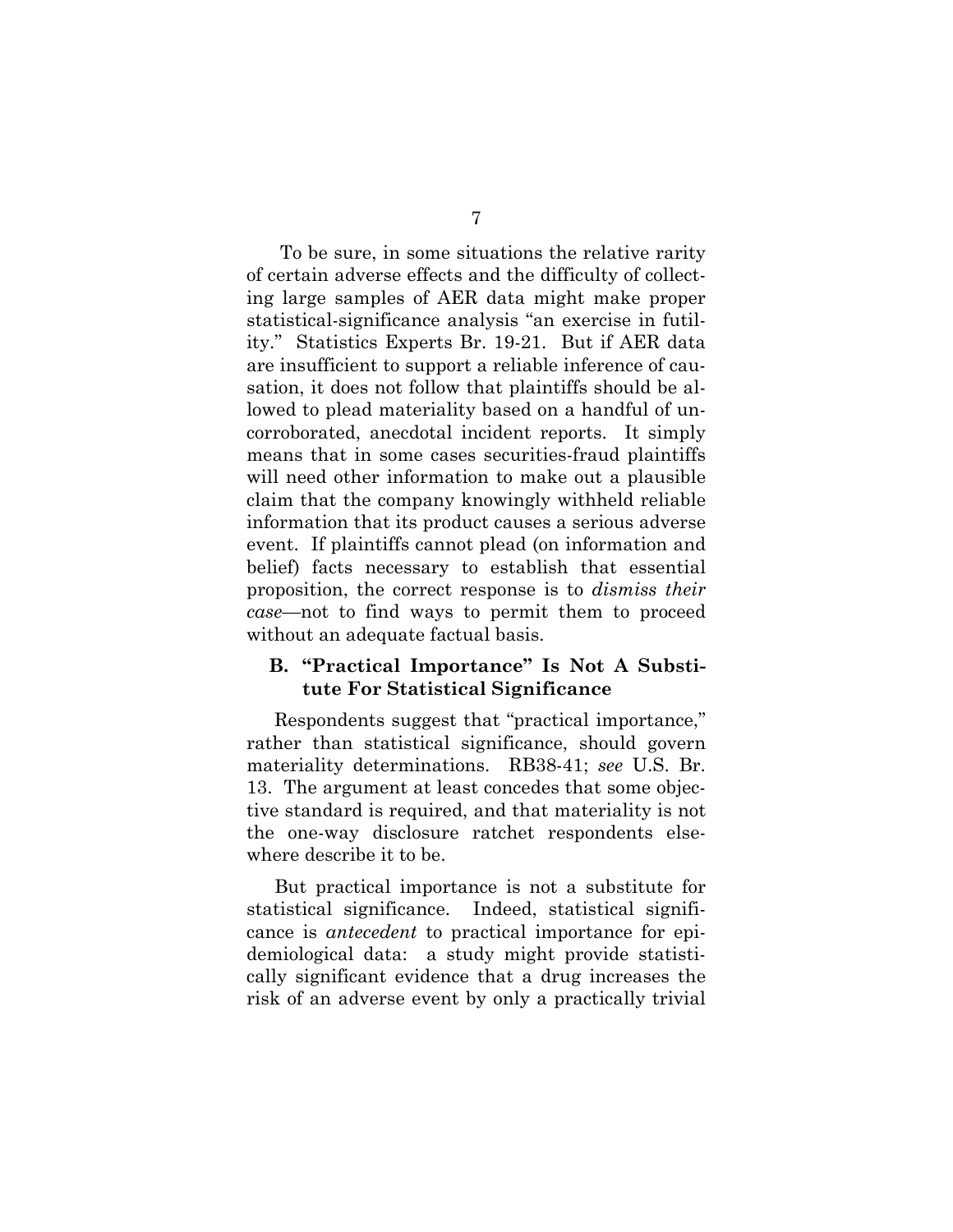amount, or the event might be minor compared to the drug's benefits (e.g., increased acne from an anticancer medication). *See* David H. Kaye & David A. Freedman, Reference Guide on Statistics, *in* FJC Manual 124. But a causal connection cannot be practically important if it does not even exist. The point of statistical-significance analysis is to separate potentially causal connections from the *post hoc ergo propter hoc* fallacy that often infects lay, anecdotal observations like those reported in raw AERs.

To illustrate practical importance, respondents hypothesize an anti-nausea drug that appears to increase the risk of cancer by 33%, but only at a pvalue of .07 or .12, above the typical .05 or .10 thresholds for statistical significance. RB40; *see* U.S. Br. 14 (similar); *see also* Green et al., Reference Guide on Epidemiology, at 357-59. Respondents say that consumers and investors might nevertheless care given the seemingly enormous consequences. Notably, however, they illustrate their point using pvalues close to typical (not required) thresholds of statistical significance. They could not seriously suggest that consumers or investors would be concerned if (to use analogous facts) 12-23 users out of millions reported they contracted cancer after using the anti-nausea medication, given the cancer rate in the general population.2 Thus, while respondents'

<sup>2</sup> In general, no reasonable scientist would contend that numerical data significant at, for example, a .50 significance level reflect a meaningful possibility that the observed incidence rate was due to an actual correlation. That "would sanction the epidemiological equivalent of garbage." Michael D. Green, *Science Is to Law as the Burden of Proof is to Significance Testing*, 37 Jurimetrics 205, 221-22 (1997).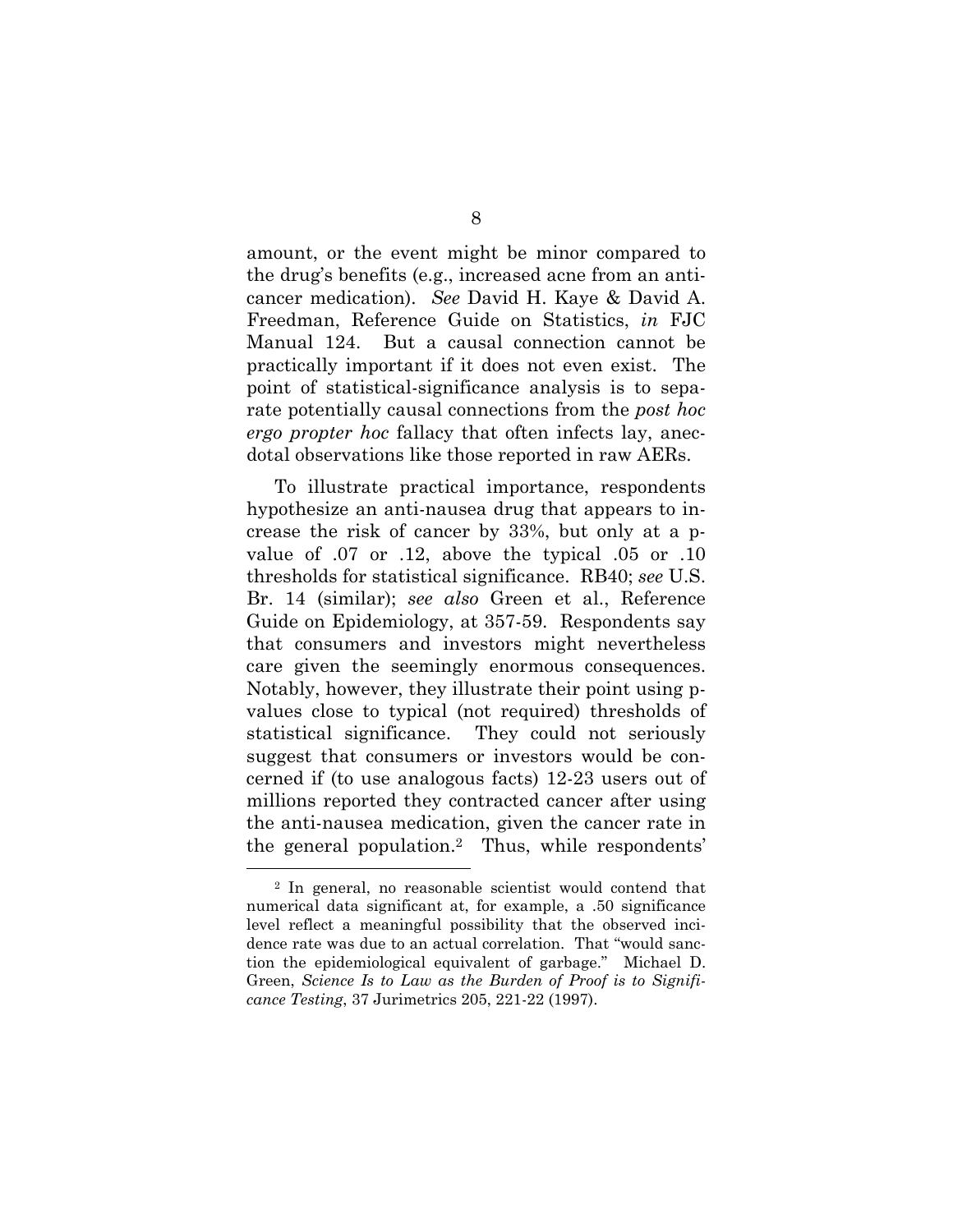example may suggest that statistical significance *at .05 or .10 p-values* need not be talismanic in all circumstances (*see* PB35-36), it also confirms the point relevant here: *some* meaningful measure of statistical significance must be applied to determine whether uncorroborated, anecdotal, hearsay incident reports reflect anything more than background noise or confounding by indication.

#### **C. The Materiality Standard Must Facilitate Filtering As Well As Disclosure**

Respondents contend that statistical significance should not be required because actual investors rely on all kinds of different information. RB42-43. "Even reports that *simply suggest* causation" must be disclosed, says the Solicitor General, because they might "affect the behavior of consumers, potential litigants, and the FDA." U.S. Br. 8 (emphases added).

These arguments would turn materiality standards into a disclosure free-for-all. Respondents condemn as "paternalistic" (RB42) any role for courts in determining what a *reasonable* investor would deem useful. But the law must exclude *some* information, otherwise materiality has no meaning. Courts therefore must distinguish, in some way, information that would be useful to a reasonable investor from information that would be useful only to an unreasonable investor. Disdaining such linedrawing as paternalism simply avoids the issue.

It is doubtless true that some people could be affected by unverified, unreliable reports that "simply suggest" causation, without regard to their truth or accuracy. For years many consumers would not pur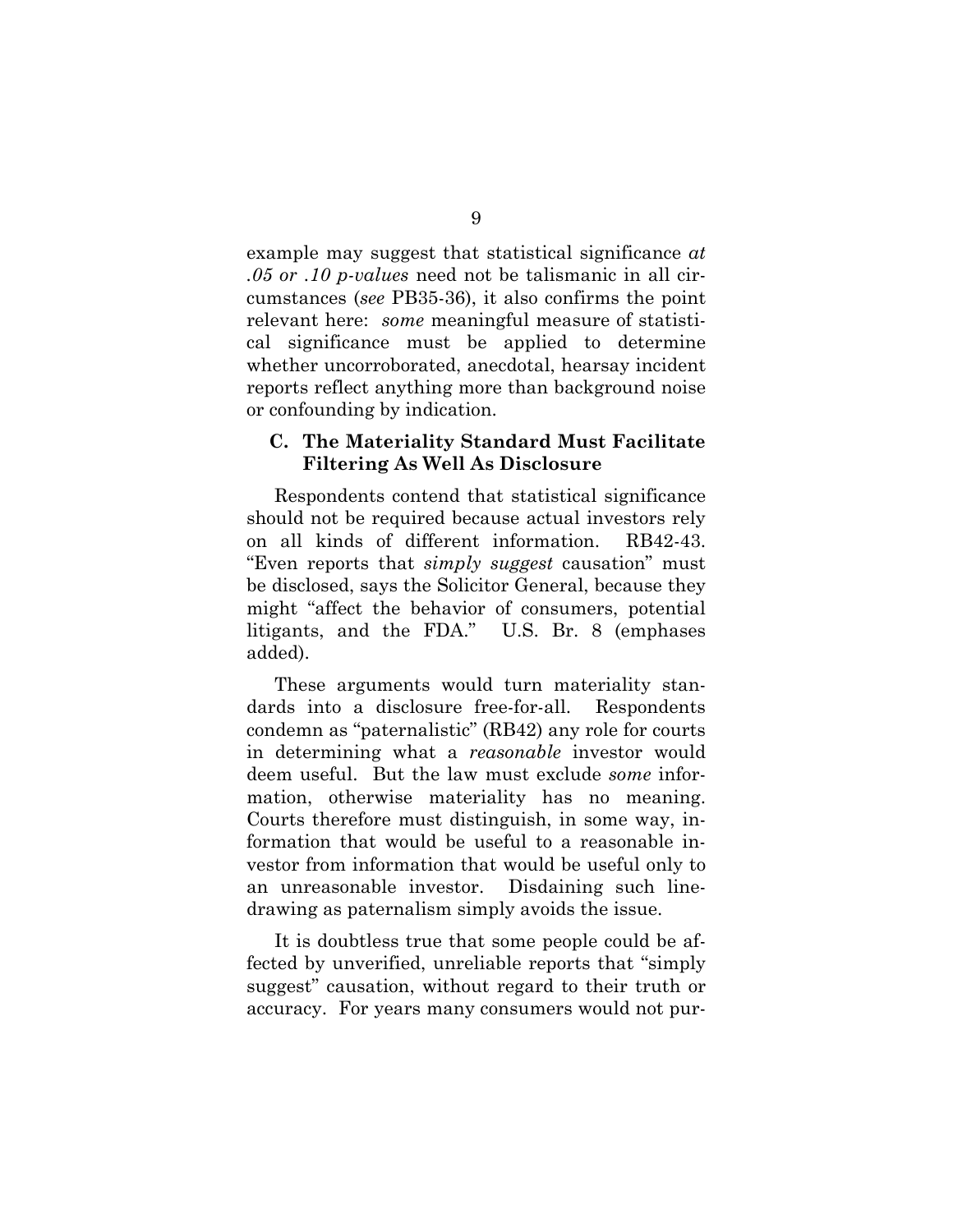chase products from Procter & Gamble because of a ridiculous rumor that the company was Satanic. *See P&G Co. v. Amway Corp.*, 242 F.3d 539, 541 (5th Cir. 2001). But no decision of this Court bases securities-law disclosure obligations on how ignorant or paranoid people might react to unreliable or even false information. On that view materiality again would be a meaningless standard—companies would be required to disclose essentially everything, because it is impossible to *rationally* predict *irrational* reactions.

Because they object to the entire enterprise of drawing materiality lines, respondents largely ignore the critical "filtering" function of materiality that this Court has emphasized. *See Basic*, 485 U.S. at 234; *TSC Indus., Inc. v. Northway, Inc.*, 426 U.S. 438, 448-49 (1976); *Jackvony v. RIHT Fin. Corp.*, 873 F.2d 411, 415 (1st Cir. 1989) (Breyer, J.). Overdisclosure provoked by lax or insufficiently clear materiality standards is just as harmful to investors as underdisclosure. PB30-33. Respondents' observation that raw AER data are already available on the FDA's website (RB57; U.S. Br. 26) overlooks the signaling effect of information provided by the company itself. Investors plainly would assume that a company would report such information only if it established a reliable basis for concern—unless companies actually disclosed all AERs as routinely as the FDA does (U.S. Br. 26), in which case disclosure would be pointless. PB29-30. Moreover, respondents' approach would require manufacturers to disclose AERs for all products and all events, even those not governed by FDA requirements (as here), or serious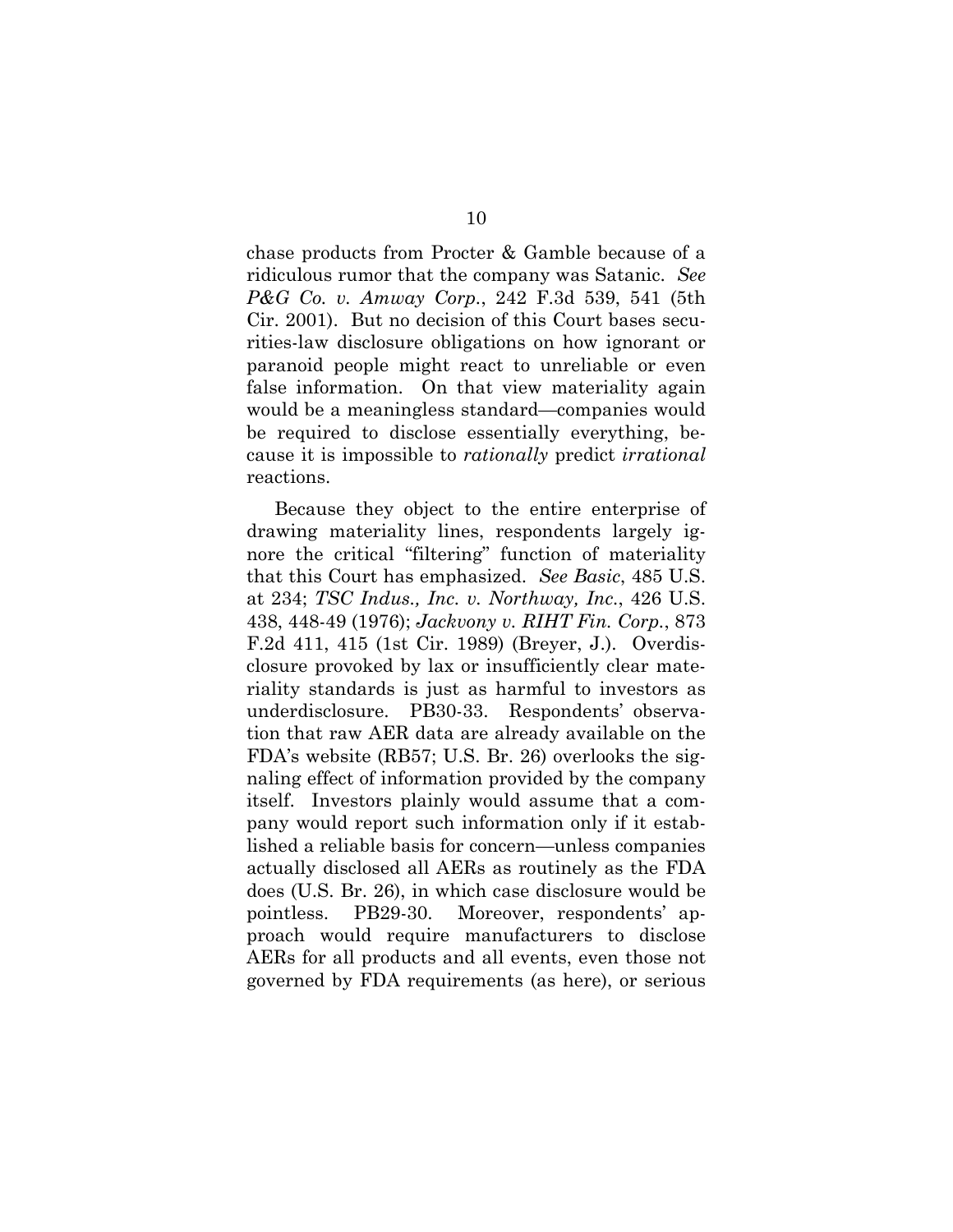enough to trigger FDA-imposed reporting responsibilities. *See*, *e.g.*, 21 U.S.C. § 379aa(c)(1), (e).

Unlike respondents, the Solicitor General concedes that *Basic*'s materiality standard "would sometimes permit a company to withhold adverse drug information." U.S. Br. 29. But the proffered examples—"a single report of an adverse event from an anonymous user," or an event "minor and transient" in nature for a drug with only a trivial impact on company revenues (*id.*)—demonstrate the emptiness of the concession. So does the Solicitor General's position in this very case: if Matrixx was required to disclose to investors 12-23 unverified reports of anosmia out of millions of units sold over four years, among a population already uniquely susceptible to anosmia, then no company could confidently withhold limited, unreliable data without risking exposure to costly and time-consuming securities-fraud strike suits.

The Solicitor General's apparent concession to *Basic*'s "filtering" requirement thus comes to nothing, leaving the contrary proposition he otherwise urges: almost all information *could* matter to *someone*—whether it be professional investors who appreciate nuance, or irrational consumers who elevate rumor over data. That view even more clearly would compel companies to inundate shareholders with uncorroborated, misleading, even utterly false assertions about the company's products, "a result that is hardly conducive to informed decisionmaking." *TSC*, 426 U.S. at 448-49.

Properly conceived, the materiality requirement presupposes a hypothetical, reasonable investor who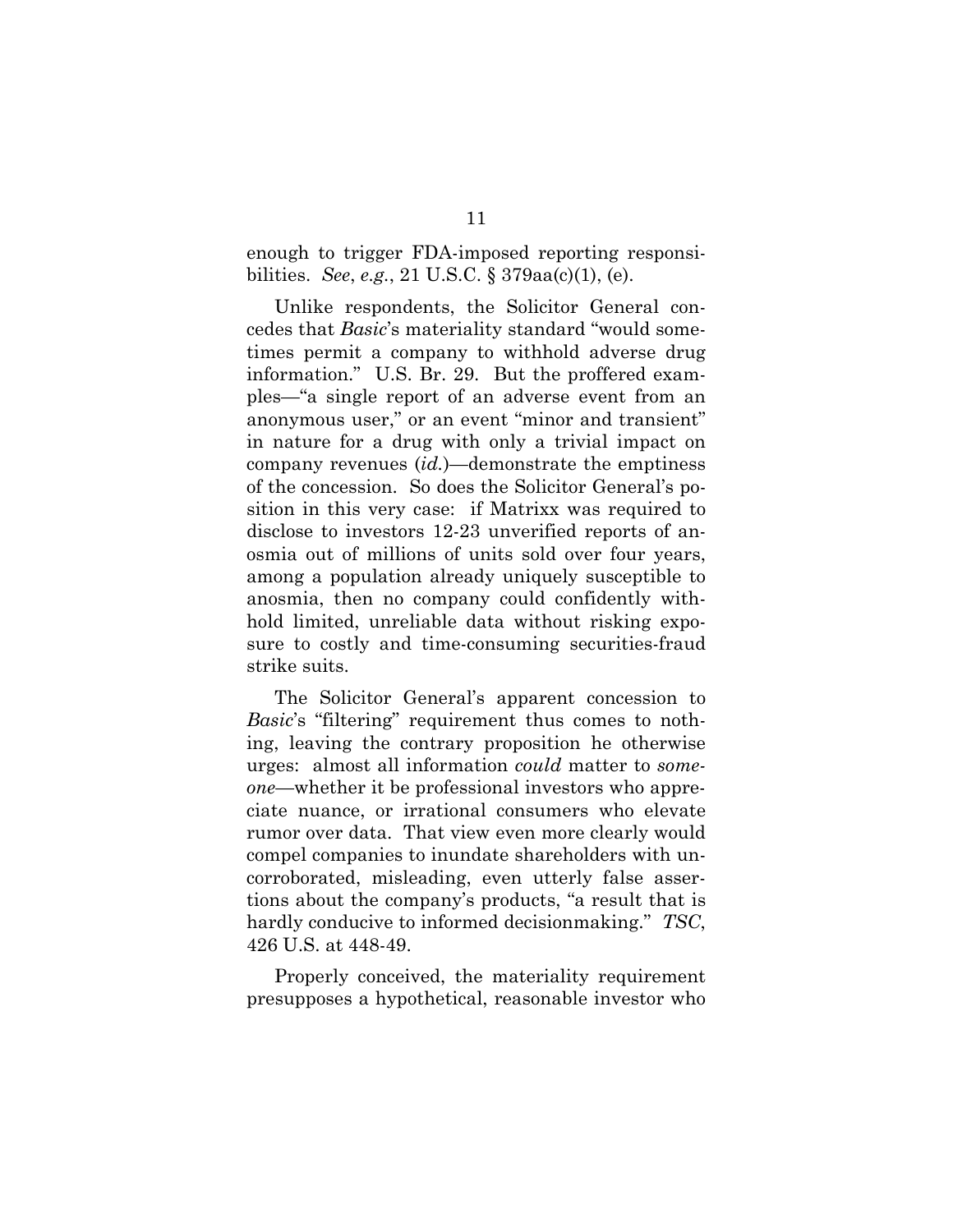wants *accurate* and *reliable* information about a company—not information that is "speculative," overly "contingent," or "unreliable." *In re Rockefeller Ctr. Props., Inc. Sec. Litig.*, 184 F.3d 280, 290 (3d Cir. 1999). "To hold otherwise would result in endless and bewildering guesses as to the need for disclosure … and threaten to 'bury the shareholders in an avalanche of trivial information'; the very perils that the … materiality requirement serves to avoid." *Taylor v. First Union Corp. of S.C.*, 857 F.2d 240, 245 (4th Cir. 1988) (quoting *TSC*, 426 U.S. at 448- 49).

### **D. Respondents' Complaint Does Not Plead Other Facts Sufficient To Establish Materiality**

The complaint's basic theory of securities fraud is that the raw number of anosmia-related AERs received by Matrixx as of February 6, 2004—a total of 12-23 over a four-year period—was material information. That theory is consistent with the arguments, discussed above, that companies must disclose any fact—even a *single* anecdotal report—that merely "suggests" a causal connection between a consumer product and an adverse event. While still defending that extraordinary theory, respondents also now advance a new fraud theory, which focuses on various asserted facts about Zicam, many not alleged in the complaint. Neither theory justifies reversal of the district court's order of dismissal.

1. The theory of securities fraud actually asserted in the complaint is that petitioners deliberately made material misstatements regarding Zicam that "failed to disclose … numerous users of the Zi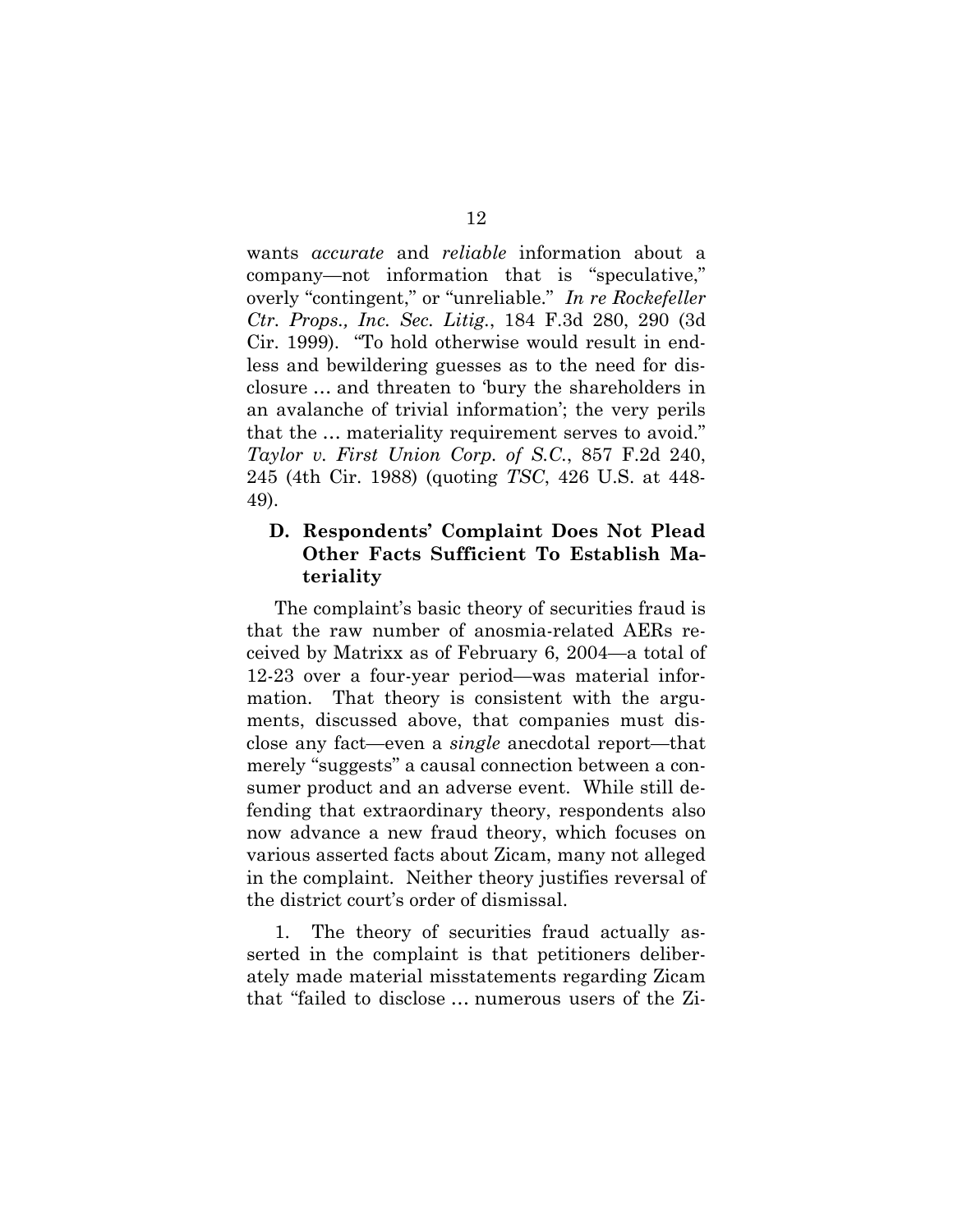cam product" had complained of anosmia. *See* J.A. 73a (¶ 32); *see also* J.A. 67a (¶ 24); J.A. 79a (¶ 39(d)). The undisclosed numerical data was allegedly reported to petitioners by, among others, "researchers at the University of Colorado." J.A. 74a (¶ 33).

The district court framed the question as whether petitioners committed securities fraud when they did not inform the markets of "12 user complaints" and "the University of Colorado study." Pet. App. 50a. Given that the user complaints were not "statistically significant," and that respondents had "failed to allege that during the class period, Defendants were presented with any evidence that the University of Colorado study was reliable," the court held that the complaint failed to allege materiality adequately. *Id.*

On appeal to the Ninth Circuit, respondents confirmed that their complaint focused on the *number* of anosmia-related AERs Matrixx had received. The "correct analysis of materiality here," respondents argued, "asks … *only* whether a reasonable shareholder would consider it important that *large numbers* of Zicam users had lost their sense of smell." Plaintiff-Appellants' C.A. Reply Br. at 3 (emphases added; quotation omitted). In opposing certiorari, respondents argued the same: the "specific information" petitioners failed to disclose was the "number of Zicam users" who reported experiencing anosmia after using the product. Opp. to Pet. for Cert. 16; *see id.* at 12, 17, 19; PB44 n.22.

The district court correctly rejected that theory. Simply alleging that a drug manufacturer received a small number of AERs tells one nothing about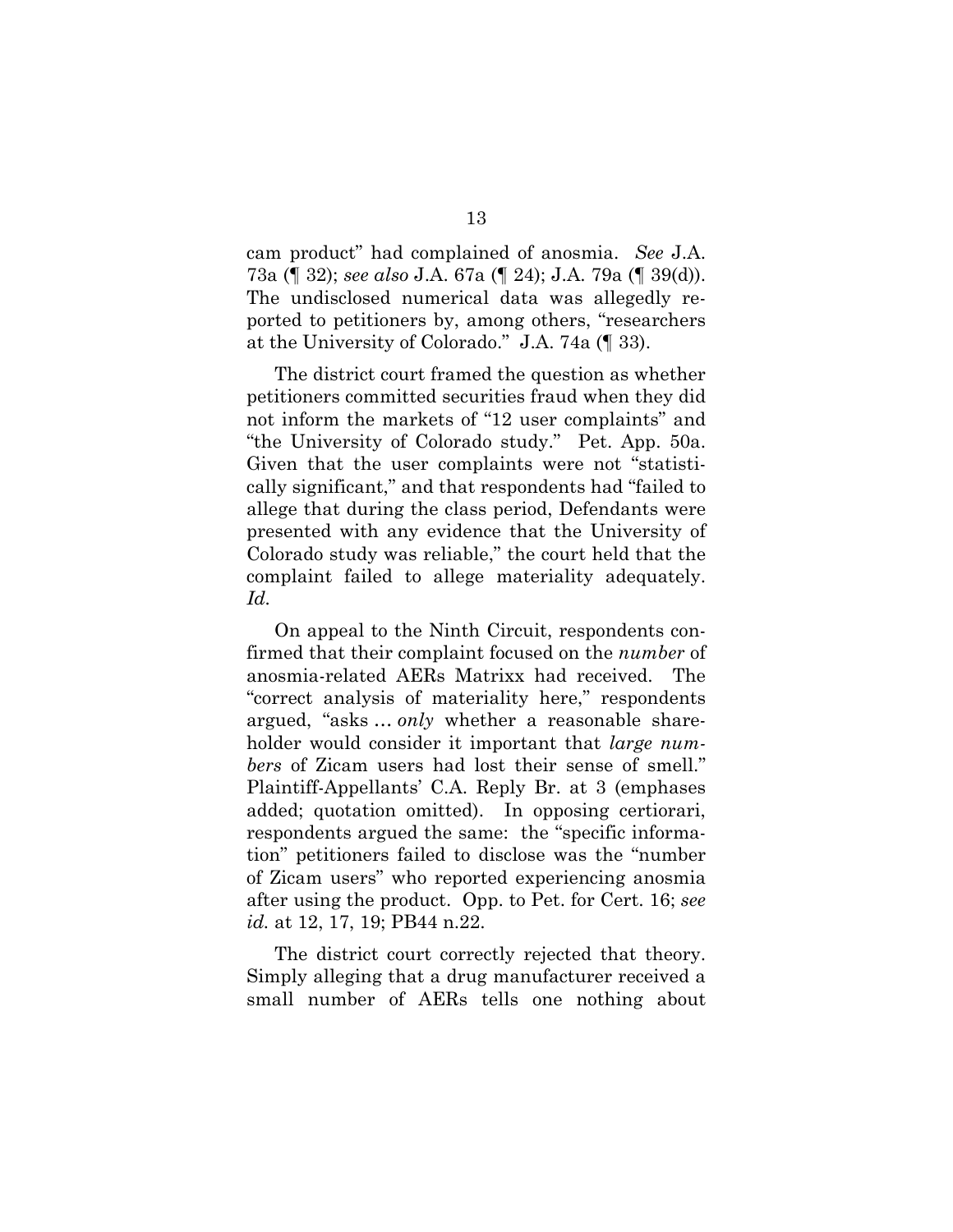whether random chance rather than causation is at work. *See Oran v. Stafford*, 226 F.3d 275, 284 (3d Cir. 2000) (Alito, J.). For this reason, four circuit decisions—including one issued just recently—have held that drug companies have no duty to disclose raw numbers of AERs absent factual allegations establishing that the raw numbers are scientifically meaningful. *See Detroit Gen. Ret. Sys. v. Medtronic, Inc.*, 621 F.3d 800, 807 (8th Cir. 2010); *N.J. Carpenters Pension & Annuity Funds v. Biogen IDEC Inc.*, 537 F.3d 35, 48-50 (1st Cir. 2008); *Oran*, 226 F.3d at 284; *In re Carter-Wallace, Inc. Sec. Litig.*, 150 F.3d 153, 157 (2d Cir. 1998).

As these courts recognize, no reasonable investor would find 12-23 AERs out of millions of products sold to be significant to an investment decision. Other than product-liability plaintiffs' lawyers, nobody—including the FDA—believes that AERs by themselves reliably indicate whether there is a causal link between a drug and an adverse event. PB17-25.

The AERs in this case are an especially implausible basis for establishing a material omission given not only the minuscule number of reports compared to the number of products sold, but also because of the common problem of confounding by indication. Because anosmia is mainly caused by the very condition for which consumers use Zicam (PB47 & n.24), "determining the direction of causation is difficult at best." *Robinson v. McNeil Consumer Healthcare*, 615 F.3d 861, 868 (7th Cir. 2010); *see* FDA, Center for Drug Evaluation and Research, Guidance for Industry: Good Pharmacovigilance Practices and Pharmacoepidemiologic Assessment § IV(E) (Mar. 2005),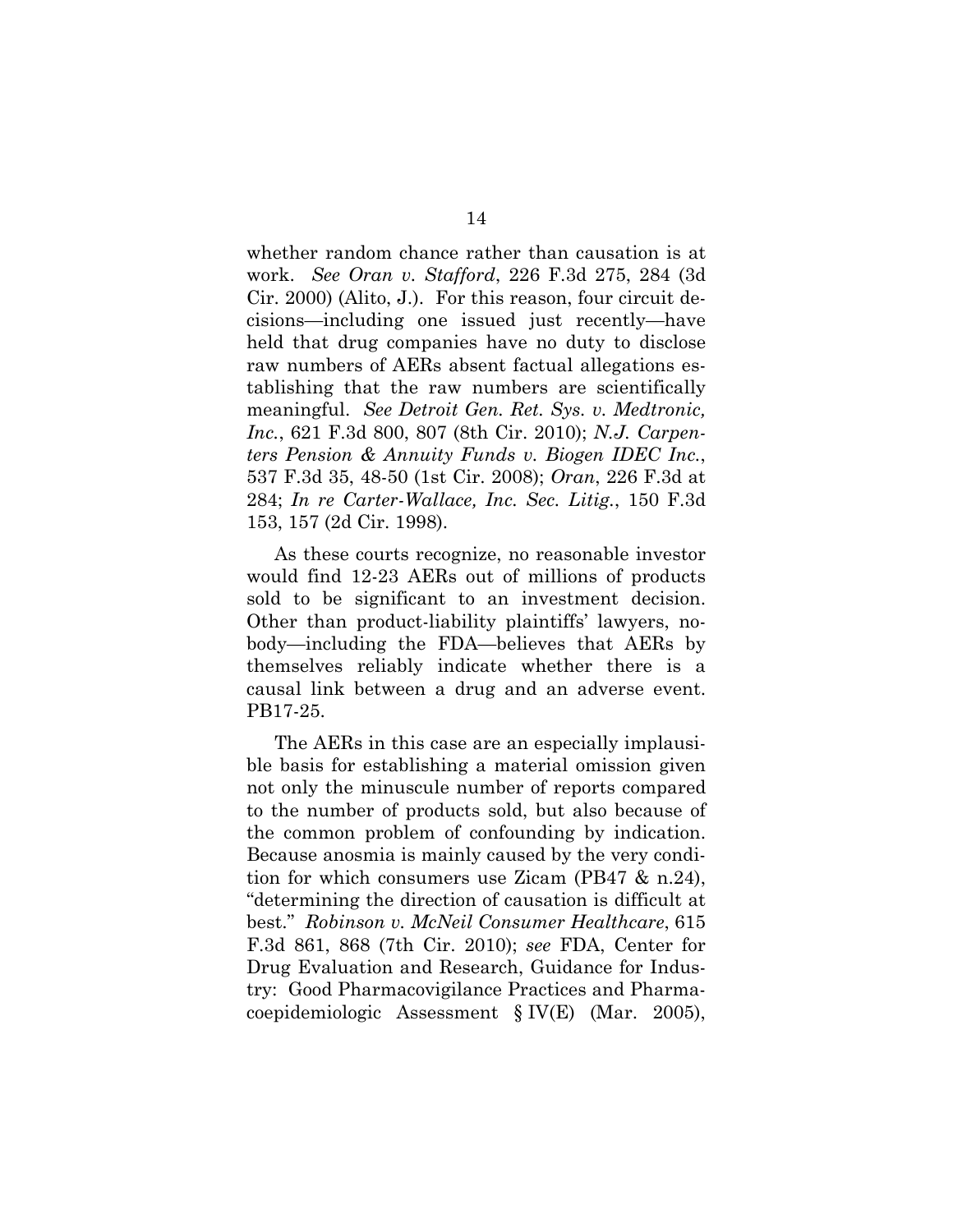2005 WL 3628217. Respondents say the background incidence rate and confounding by indication are matters for discovery and trial (RB33-34), but their own complaint expressly raises the problem of confounding by indication (J.A. 78a (¶ 38)), without alleging any basis on which Matrixx knew or could have known that it was Zicam—not the colds for which Zicam was being used—that caused the few reported anosmia incidents. PB47-48. Respondents are obliged to plead facts that would entitle them to recovery if true, *see Iqbal*, 129 S. Ct. at 1949, and because they do not plead facts distinguishing the incidence rate of anosmia among Zicam users from the rate among cold-sufferers, they have no legal basis for recovery.

The Solicitor General contends that raw AERs are material because the FDA sometimes acts on them before statistical significance is demonstrated, and thus a reasonable investor would want to know about the raw AERs. U.S. Br. 19. But the FDA has broad, subjective discretion in determining when to investigate further or to initiate regulatory activity. The agency is not limited to acting on information accurate and reliable enough to matter to a reasonable investor (or reliable enough for federal courts, *see* PB7 n.2). While the known, concrete fact of imminent FDA action may be material, companies cannot know in the abstract whether particular information creates a sufficient "signal" on which the agency may choose to act. The purely speculative possibility that the FDA might act cannot be the basis for reasonable investment decisions. *See Epstein v. Wash. Energy Co.*, 83 F.3d 1136, 1141 (9th Cir. 1996). This case vividly illustrates the point: the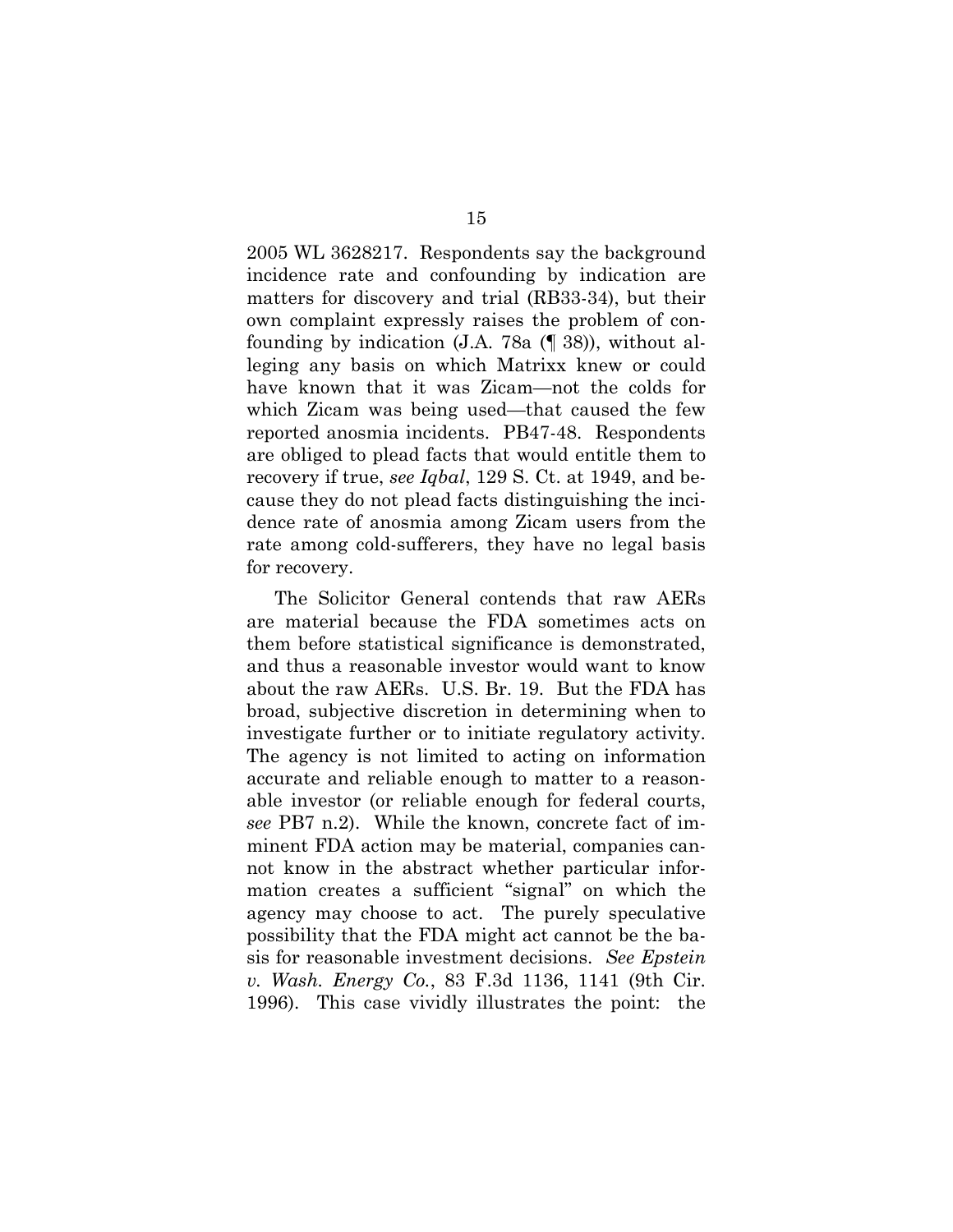FDA did not do anything until *more than five years* after the end of the class period, and it acted then only on the basis of accumulated information beyond the facts alleged in the complaint. And even now, the FDA says that the data remain "inconclusive." U.S. Br. 8. The few raw AERs Matrixx had received by February 6, 2004, plainly were nowhere close to triggering an agency response, and thus could not have triggered a disclosure obligation on the basis of imminent agency action.3

2. Respondents now offer a new theory of securities fraud, *viz.*, that even if AERs are insufficient as a class, the complaint here nevertheless alleged facts establishing materiality because it asserted additional "detailed and corroborated information" about a causal link between Zicam and anosmia. RB49 n.35. But the supposed additional information respondents cite is nothing more than "the user's loss of sense of smell following Zicam's application into the nose"—information received from "otolaryngology researchers, consumer complaints, and personalinjury lawsuits." RB49 n.35. Virtually everything else respondents now emphasize comes from sources outside the complaint. "It is axiomatic," however, "that the complaint may not be amended by the briefs in opposition to a motion to dismiss," *Pennsylvania ex rel. Zimmerman v. PepsiCo, Inc.*, 836 F.2d

<sup>3</sup> The absence of prior FDA analysis of Zicam (U.S. Br. 30- 31) does not make a handful of raw AERs a reliable basis for inferring causation. And even AERs concerning an FDAreviewed drug likely would be material under the Solicitor General's "anything could matter to skittish consumers" view of materiality.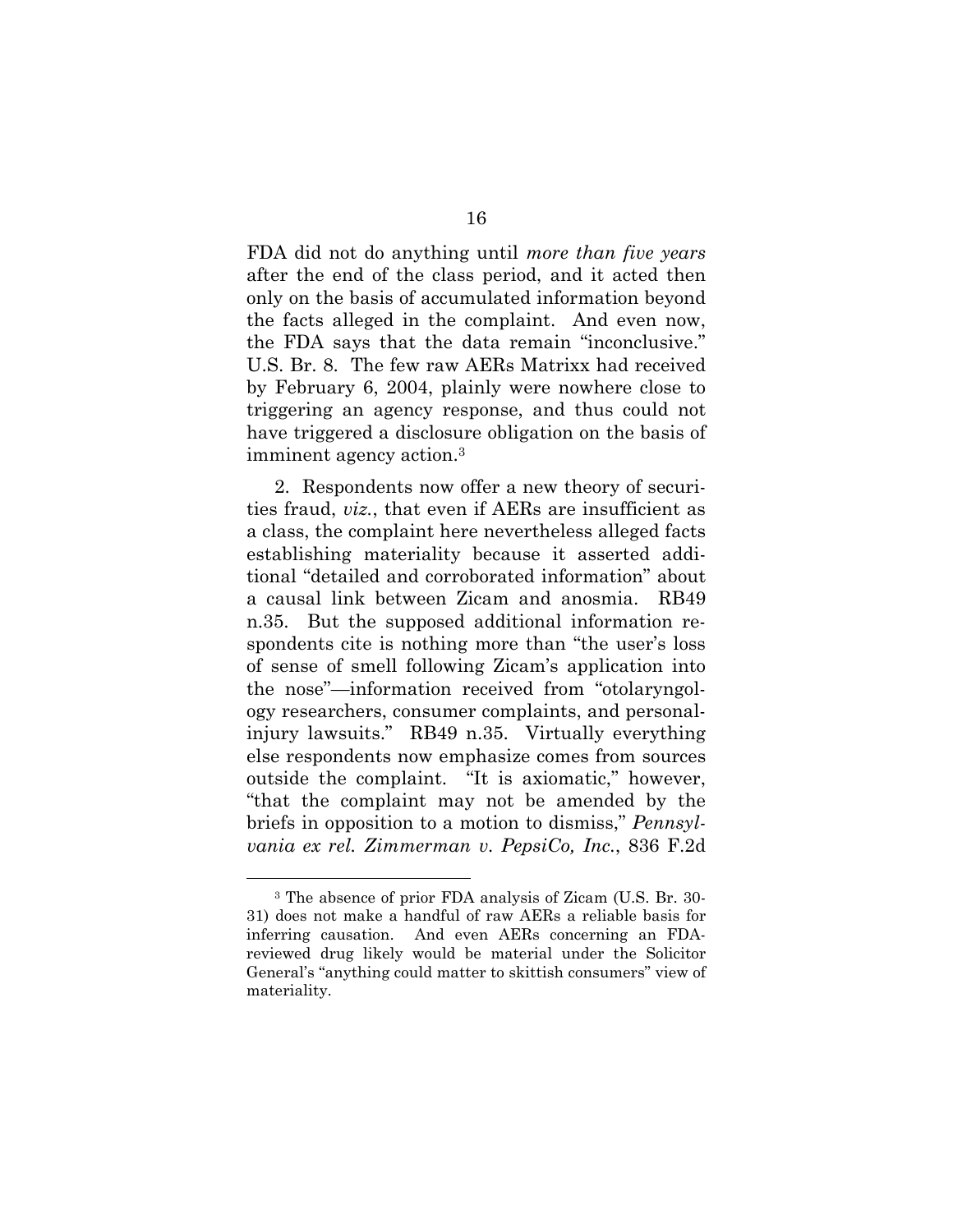173, 181 (3d Cir. 1988) (quotation omitted), and "[i]t is not … proper to assume that [a plaintiff] can prove facts that it has not alleged." *Assoc. Gen. Contractors, Inc. v. Cal. State Council of Carpenters*, 459 U.S. 519, 526 (1983). Accordingly, "in reviewing [a] Rule 12(b)(6) dismissal of [a plaintiff's] claims, [an appellate court] may only look to the factual allegations asserted in the complaint." *Gordon v. Wawa, Inc.*, 388 F.3d 78, 84 (3d Cir. 2004). The district court here invited respondents to amend their complaint and plead more facts establishing materiality, but they refused, electing instead to pursue an appeal based entirely on Matrixx's failure to disclose the "numbers" of AERs it had received by February 6, 2004. This Court in turn granted certiorari to review the question whether AERs alone can be material absent statistical significance, and respondents raised no quarrel with that question in their opposition. S. Ct. Rule 15.2. It is too late now to recharacterize either their complaint or the materiality question it presents. *See Travelers Cas. & Sur. Co. of Am. v. Pac. Gas & Elec. Co.*, 549 U.S. 443, 455 (2007).

3. In any event, respondents' new theory does not salvage their complaint. Respondents contend that the AERs at issue here were material because they (i) were "voluntary [and] unregulated communications from knowledgeable specialists"; (ii) include "corroborating details"; (iii) are consistent with "background medical literature"; and (iv) involve a "serious[]" adverse event.4 RB33, 55; *see* U.S. Br. 30-

<sup>4</sup> In the absence of reliable evidence of a causal link, the asserted seriousness of anosmia is irrelevant. *See supra* at 7-8.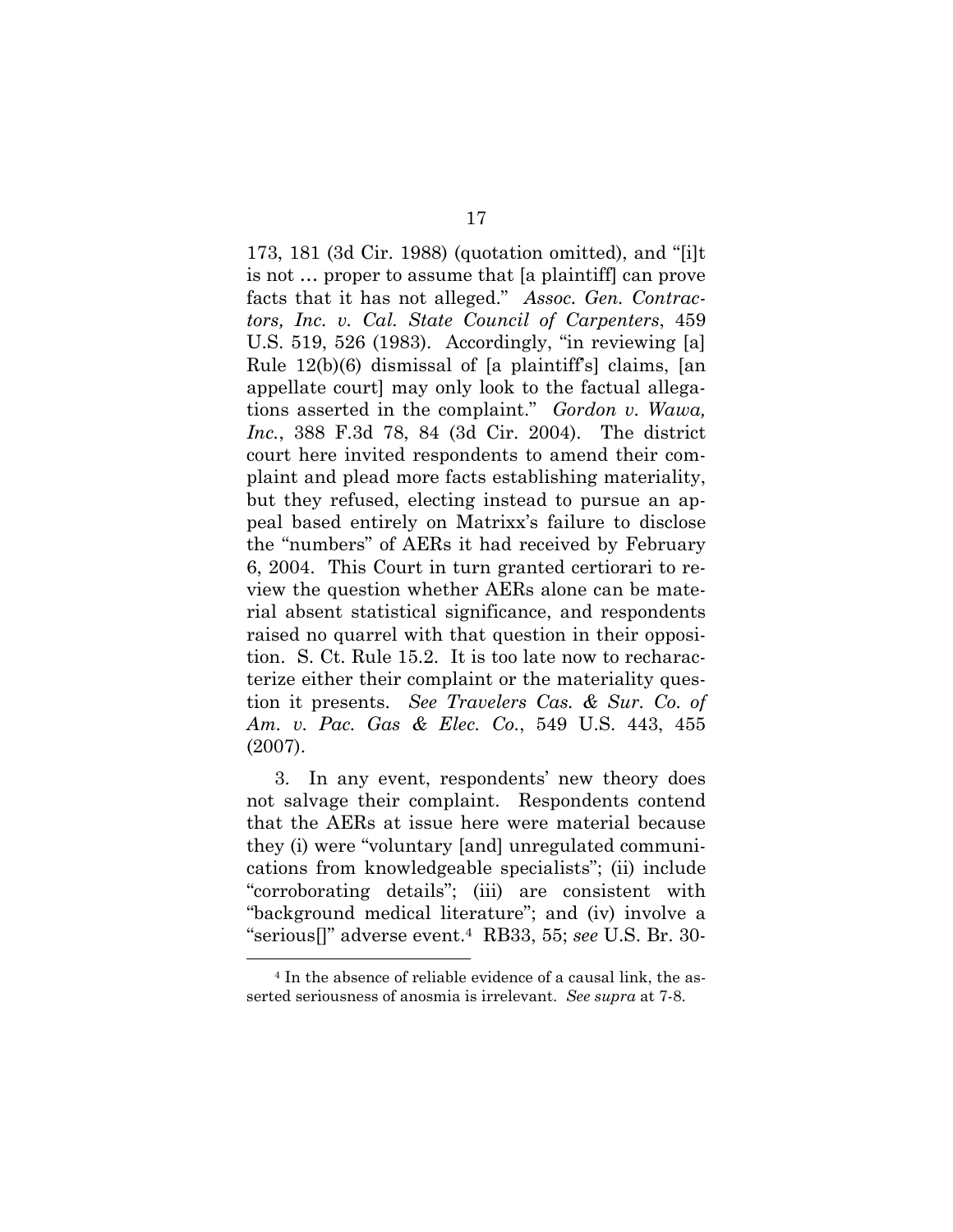31. Those facts fall well short of establishing any reliable basis for inferring causation under the detailed, multi-factor tests specialists and courts apply when epidemiological studies are not available. PB44 n.22.

a. Doctors have no special expertise in deducing causation simply because they can diagnose conditions. "The ability to diagnose medical conditions is not remotely the same … as the ability to deduce … in a scientifically reliable manner, the causes of those medical conditions." *Tamraz v. Lincoln Elec. Co.*, 620 F.3d 665, 673 (6th Cir. 2010) (quotation omitted; alteration in original); *see* Mary Sue Henifin et al., Reference Guide on Medical Testimony, *in* FJC Manual 471-72 ("[A]n expert's opinion on diagnosis and his or her opinion on external causation should generally be assessed separately[.]"). Respondents confuse the differential *diagnosis* of a treating physician (which identifies the condition that causes symptoms) with differential *etiology* (which identifies the cause of a condition). *See Tamraz*, 620 F.3d at 673-74. A differential etiology is reliable when it *both* "rul[es] out" potential causes (RB49), *and* rules in the suspected cause based on scientifically reliable evidence, which does *not* include doctors' case studies or mere temporal association. *See, e.g.*, *Turner v. Iowa Fire Equip. Co.*, 229 F.3d 1202, 1208-09 (8th Cir. 2000); PB25.5

<sup>5</sup> Notably, the "specialist" opinions of Jafek and others now cited by respondents have been consistently *rejected* by courts as unreliable. PB7 n.2.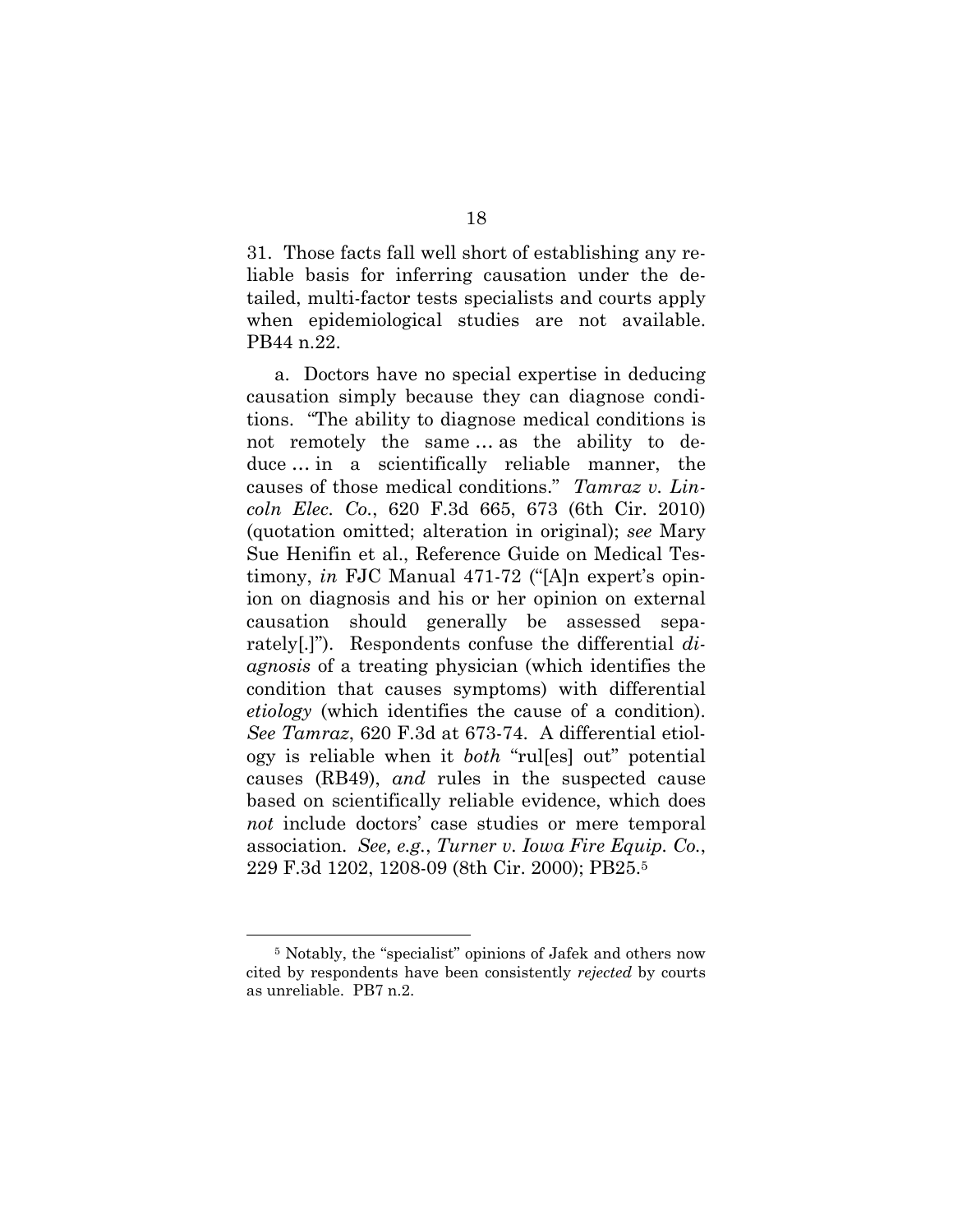Indeed, doctor-generated AERs do not by themselves reliably indicate causation even when they meet the FDA's criteria for a complete report—which the telephone calls alleged in respondents' complaint plainly do not. *See* FDA, The Clinical Impact of Adverse Event Reporting 5 (Oct. 1996) ("careful, thoughtful review" of clinical AERs is necessary before reliable determination of causation can be made).6 "Case studies and clinical experience, used alone and not merely to bolster other evidence, are … insufficient to show general causation." *Hendrix v. Evenflo Co.*, 609 F.3d 1183, 1197 (11th Cir. 2010).

b. Respondents argue the AERs discussed in Jafek's poster presentation were supported by "clinical evidence" in the form of a burning sensation following use of Zicam. RB28, 34. But the poster presentation was not attached to the complaint. And respondents alleged nothing drawing a clinical connection between the asserted burning sensation and anosmia, which involves olfactory tissues that lack pain nerves. *See*, *e.g.*, Michael Tal & Marshall Devor, Anatomy and Neurophysiology of Orofacial Pain, *in* Orofacial Pain & Headache § 2.4.2.1, at 24 (Yair Sharav & Rafael Benoliel, eds. 2008) ("The intense burning sensation that follows sniffing of irritating substances such as ammonia or spicy horse-

<sup>6</sup> *Available at* http://www.fda.gov/downloads/Safety/MedWatch/UCM168505.pdf. The FDA's criteria for a complete AER include a "succinct clinical description of [the] adverse event, [with] confirmatory/relevant test/laboratory results" and a description of "confounding factors (such as concomitant medical products and medical history)." *Id.* at 5-6.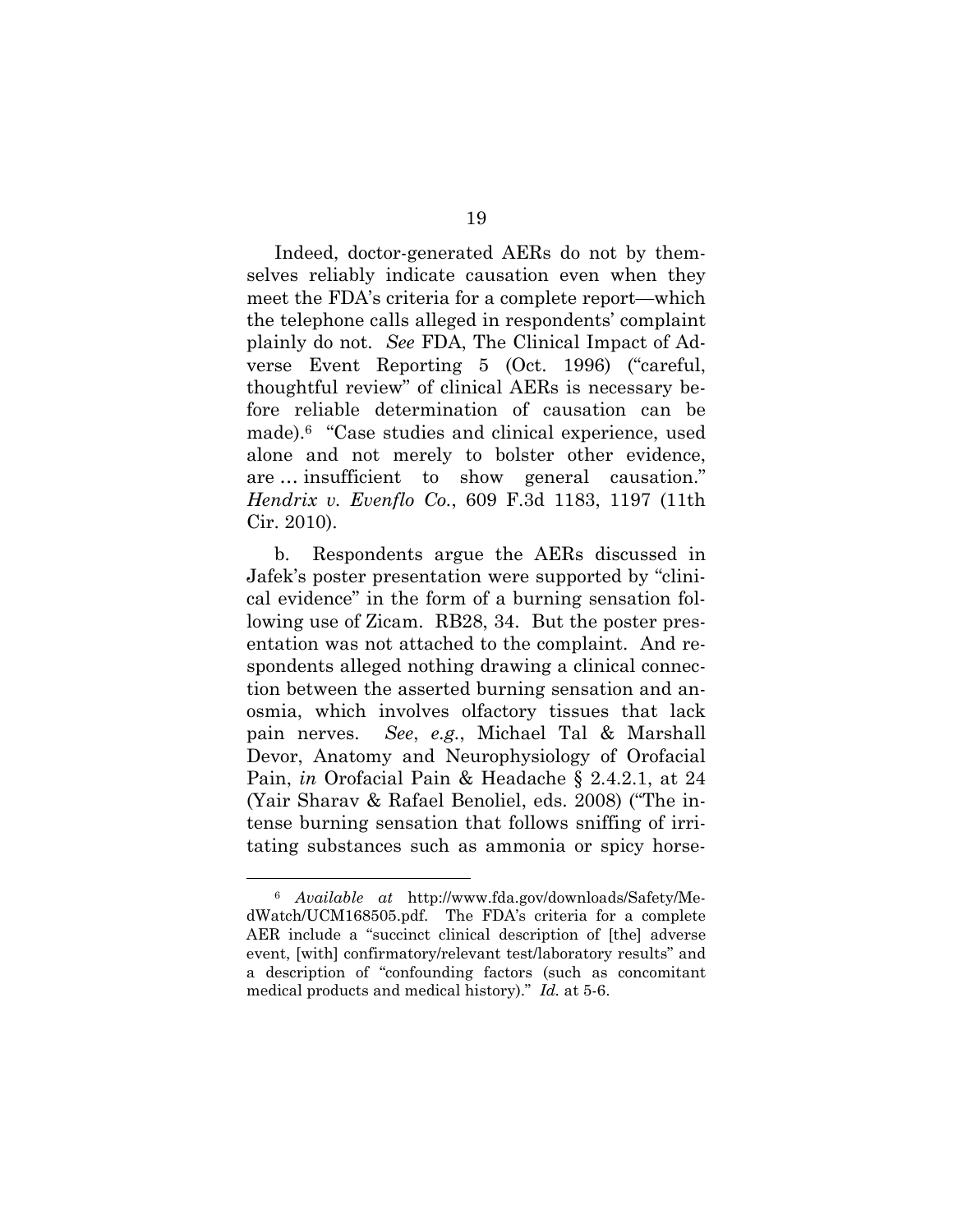radish is thought to be due to the activation of trigeminal C-fibre chemo-nociceptors, not olfactory receptors."). Anyone who has had a foreign substance—even water—injected into his or her nose knows that burning and watery eyes can follow. Respondents' assumption that a burning sensation is connected to a subsequent loss of smell is classic *post hoc ergo propter hoc* reasoning. *See, e.g.*, *McClain v. Metabolife Int'l, Inc.*, 401 F.3d 1233, 1243 (11th Cir. 2005). Respondents also claim that Jafek rejected upper respiratory infections ("URIs") as a cause, but the complaint says no such thing, and his poster cites nothing to support that conclusion. The omission is unsurprising: the scientific literature unambiguously establishes a causal link between anosmia and URIs associated with the common cold. PB47 & n.24.

c. Respondents also insist they alleged facts establishing a "biologically plausible" link between Zicam and anosmia. RB28. But the complaint alleges only a "link between zinc *sulfate* and loss of smell." J.A. 69a (¶ 27) (emphasis added). The active ingredient in Zicam is zinc *gluconate*. The common element of zinc does not establish a common harm: carbon dioxide does not have the same effect on humans as carbon monoxide just because both have a carbon element. Respondents nevertheless contend that the complaint's reference to zinc sulfate suffices to allege a biological link between zinc gluconate and anosmia because a 1982 study of the "olfactory mucosa of catfish" (RB7) supposedly identified a link between zinc ions in *other* zinc salts (not even zinc gluconate) and anosmia in catfish. RB29 n.24. But respondents do not (and could not) explain how stud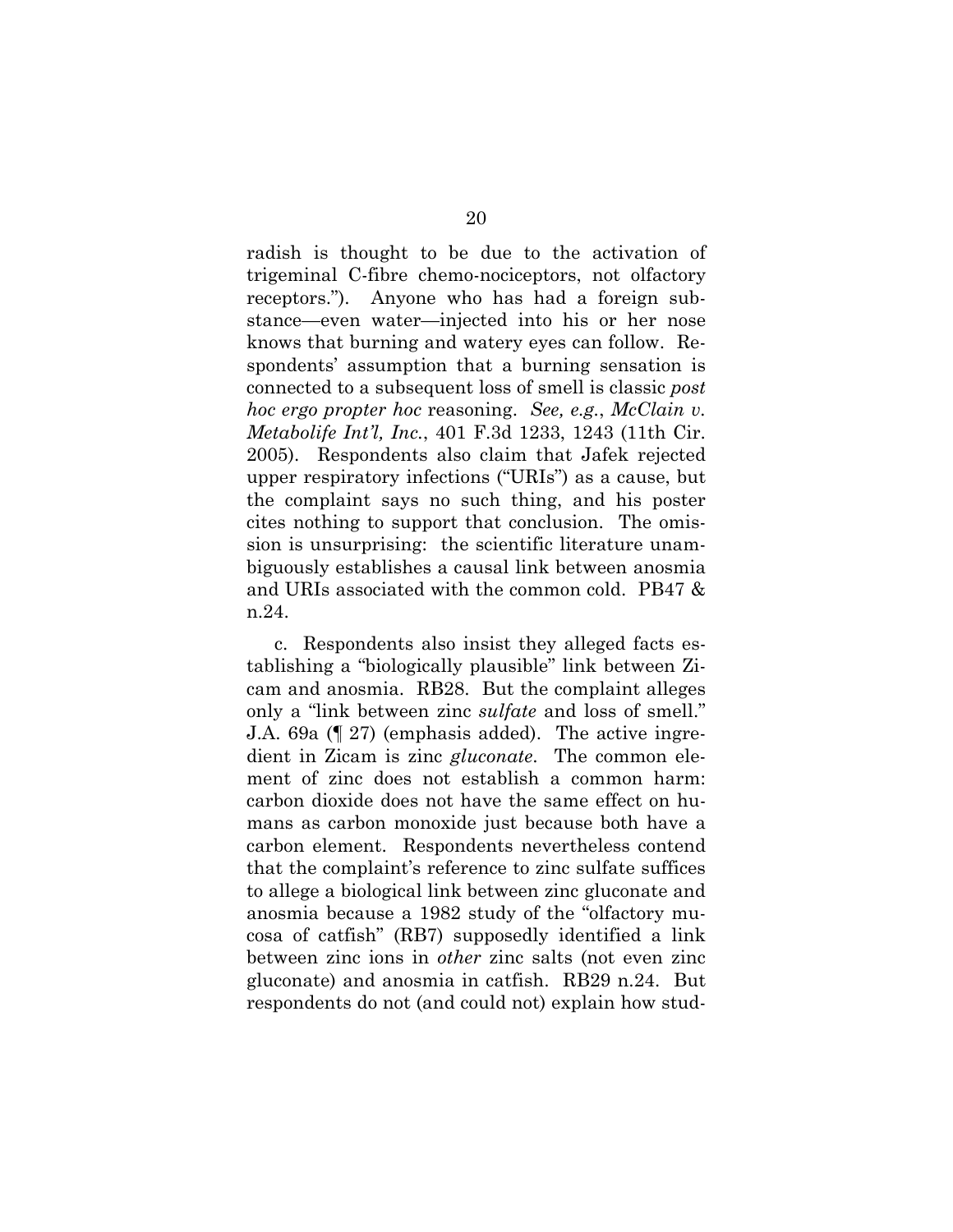ies of a compound's effect on the olfactory mucosa of a nonmammalian species that lives and breathes only underwater could have any bearing on the effect of a different compound on human beings. *See* Bernard D. Goldstein & Mary Sue Henifin, Reference Guide on Toxicology, *in* FJC Manual 410-11.

4. Respondents offer two additional theories of materiality not tied to AERs as such.

*First*, they argue that the stock price movement following the *Good Morning America* story indicates the AERs themselves were material. RB30-31; U.S. Br. 31. But the *Good Morning America* broadcast reported that Jafek had reliably concluded that Zicam actually causes anosmia. Investors responded to *that* claim, not to the very different information Matrixx possessed. The fact that the stock price moved in response to a direct public declaration of causation on a major network news broadcast, as opposed to a handful of uncorroborated and unreliable AERs, does nothing to establish materiality. *See ECA*, 553 F.3d at 205 (allegation of actual stock drop is insufficient allegation of materiality); *Koncelik v. Savient Pharms., Inc.*, 2010 WL 3910307, at \*10 (S.D.N.Y. Sept. 29, 2010).

*Second*, respondents argue that a lawsuit filed in October 2003 was material because it was an "early indication that Matrixx's flagship drug was now exposed to litigation." RB29-30 n.25. But a reasonable investor obviously would be aware that pharmaceutical companies are routinely exposed to productliability litigation. Indeed, the impacts of such litigation are addressed in a distinct disclosure duty not implicated here. *See* Regulation S-K, 17 C.F.R.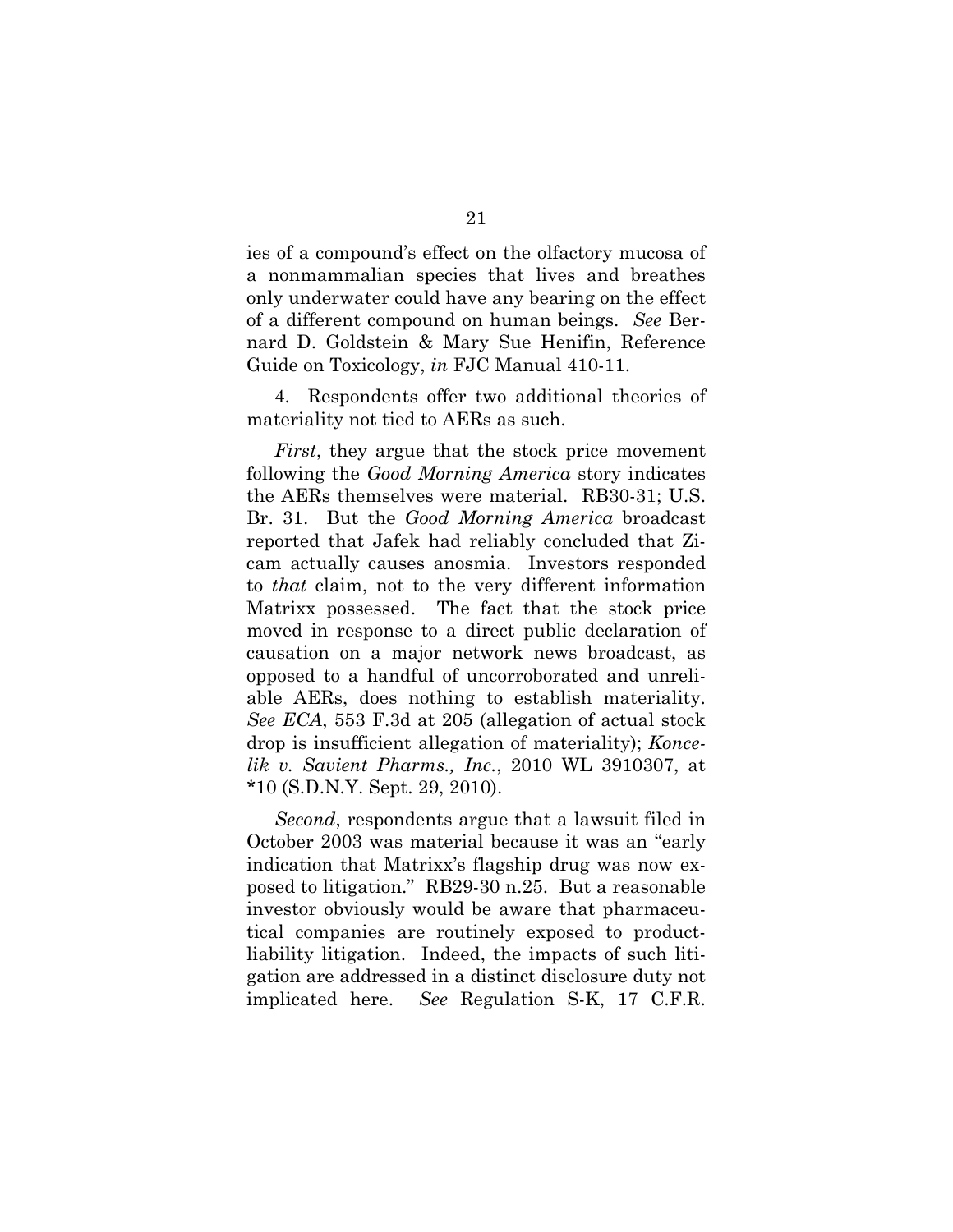§ 229.103. Nor is the October 2003 lawsuit rendered uniquely material by Matrixx's Form 10-Q statement that even frivolous lawsuits "could materially adversely affect" the company. J.A. 178a. A reasonable investor would be interested in a particular lawsuit only if there were an objective basis for believing that *that lawsuit* could affect the company. Respondents allege no such facts concerning the October 2003 lawsuit.

### **II. RESPONDENTS' ALLEGATIONS DO NOT CREATE A STRONG INFERENCE OF SCI-ENTER**

Respondents' complaint also fails to plead facts sufficient to create a strong inference of scienter, i.e., an inference as "cogent and at least as compelling as any opposing inference of nonfraudulent intent." *Tellabs, Inc. v. Makor Issues & Rights, Ltd.*, 551 U.S. 308, 314 (2007).

The most compelling inference that can be drawn from the facts alleged is that Matrixx did not disclose the handful of AERs because they did not provide a reliable basis for inferring that Zicam causes anosmia. PB49-50. Respondents contend that an inference of fraudulent intent is equally compelling, but many of the facts they cite (RB34-38) appear nowhere in the complaint. Respondents cannot now rely on unalleged facts to challenge the dismissal of their complaint. *Supra* at 17.

For instance, respondents assert that "Matrixx attempted to stop Dr. Jafek from publishing" his findings in a poster presentation (RB35), but the complaint alleges no such thing. Instead the complaint alleges only that Matrixx informed Jafek that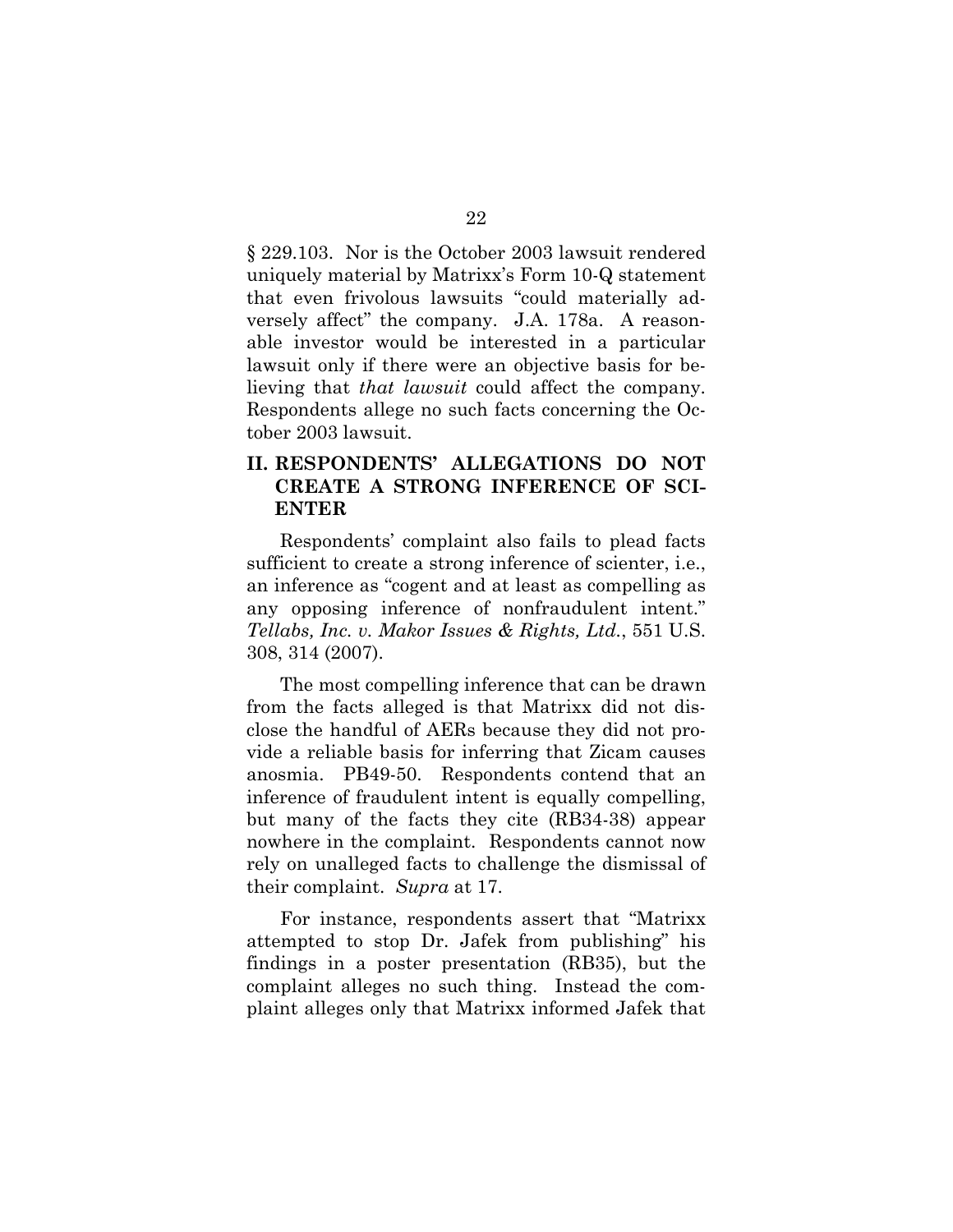he did not have Matrixx's permission to reference "Zicam" or "Matrixx" in the poster presentation. J.A. 61a (¶ 4). Nothing Matrixx said challenged Jafek's right to publish his "findings" concerning anosmia and "intranasal zinc gluconate," which he published without repercussion. Matrixx's statement related solely to the use of the Zicam brand, and there is nothing nefarious about protecting a brand's reputation from unverified public attack. Indeed, the shareholder class suing Matrixx would expect no less.

Respondents also now assert that Matrixx's attempts to obtain more information from Jafek and Linschoten were not made in good faith, claiming that "[t]he record will not bear that interpretation." RB36; *see* RB37 & n.33. But the relevant inquiry is what the *complaint* alleges, and it alleges nothing to suggest that Matrixx was doing anything other than what the complaint itself says—i.e., seeking more information from Jafek and Linschoten about the user complaints they had received, as respondents themselves concede. RB37 (acknowledging that "Matrixx's Vice President and Director of Research and Development personally followed up on communications with Drs. Linschoten and Jafek"). Contrary to respondents' submission, Matrixx could hardly have concluded that their "findings" were a "real concern for its business" (RB37), inasmuch as they were unwilling to provide information supporting those "findings."

Turning to facts actually alleged in the complaint, there is no merit to respondents' reliance on the findings of the scientific panel Matrixx convened after the close of the class period. RB37-38; *see* U.S.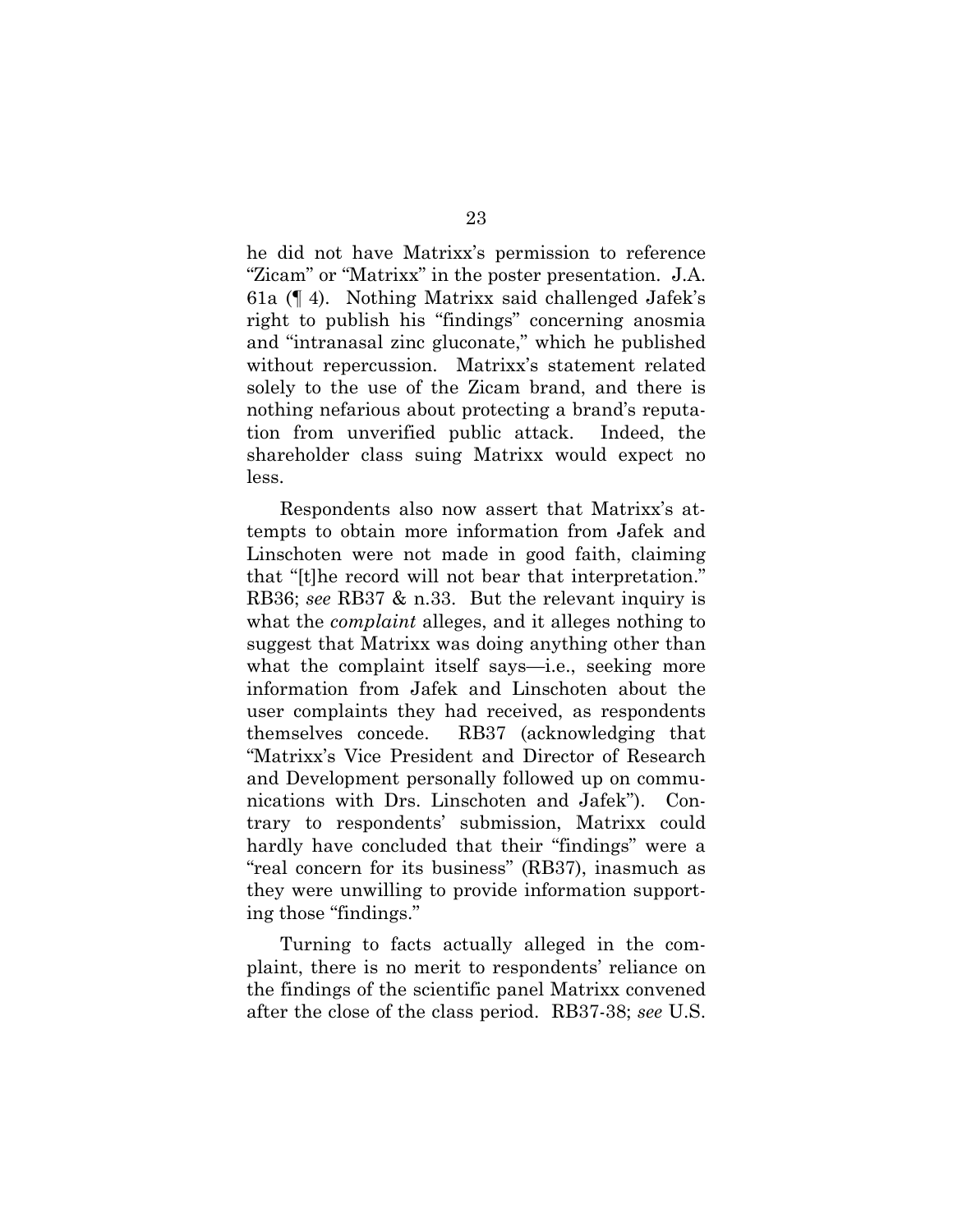Br. 32-33. The panel's conclusion—*viz.*, that there was "insufficient scientific evidence … to determine if zinc gluconate, when used as recommended, affects a person's ability to smell," J.A. 82a  $(\P\P 45-46)$ , 206a—actually *confirmed* Matrixx's previously stated "belie[f]" that Jafek's affirmative declarations that Zicam causes anosmia were completely unfounded and misleading, J.A. 77a (¶ 38). Contrariwise, the panel's conclusion did *not* show that Matrixx knowingly made false statements about Zicam's safety during the class period. Those statements were based on the solid scientific foundation of two double-blind, placebo-controlled, randomized clinical trials of zinc gluconate, in which there were no reports of anosmia, and "the overall incidence of adverse events associated with zinc gluconate treatment was extremely low, with no statistically significant difference between the adverse event rates for the treated and placebo subsets." J.A. 117a; *see also* J.A. 62a, 77a-78a, 80a-82a, 86a, 193a-94a, 201a-02a, 261a. The subsequent panel did not reject those studies or condemn Matrixx's prior statements. It concluded only that the existing scientific evidence provided an insufficient basis for drawing affirmative conclusions one way or the other about Zicam and anosmia.

Matrixx's decision to convene a scientific panel to further examine the issue of anosmia after the *Good Morning America* segment is responsible corporate behavior the law should encourage. Allegations that a company took subsequent measures of this nature cannot support an inference of scienter in securitiesfraud cases. *See Higginbotham v. Baxter Int'l, Inc.*, 495 F.3d 753, 760 (7th Cir. 2007) (rejecting, in secu